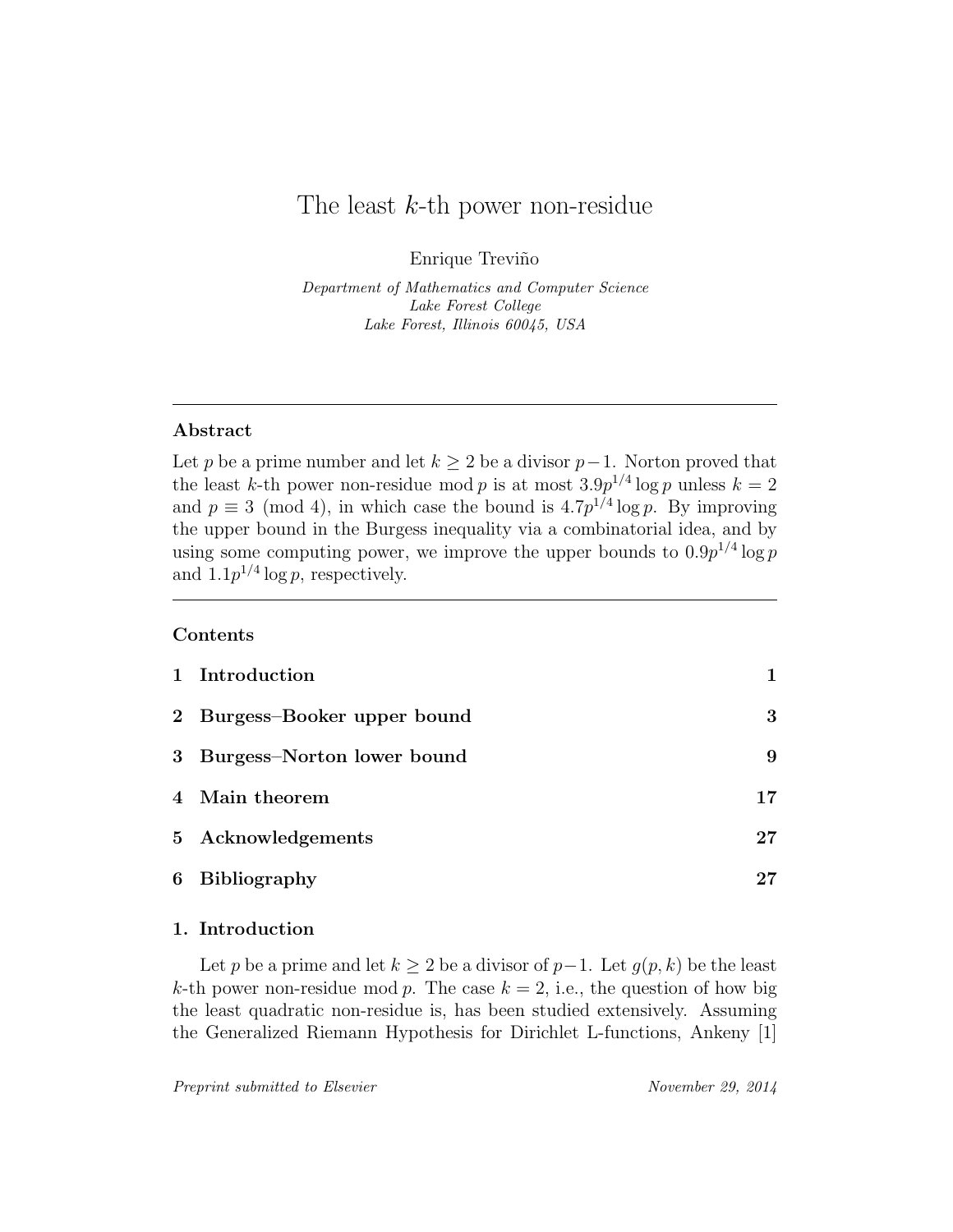showed that  $g(p, 2) \ll (\log p)^2$  and Bach [2] made this explicit by proving (under GRH) that  $g(p, 2) \leq 2(\log p)^2$ . Recently, Lamzouri, Li and Soundararajan [10] improved it further by showing (under GRH) that  $g(p, 2) \leq (\log p)^2$ . The best unconditional results (for  $q(p, 2)$ ) are due to Burgess [5], who, building on work by Vinogradov [20] and using Weil's bound for curves [21], showed that

$$
g(p,k) \ll_{\varepsilon} p^{\frac{1}{4\sqrt{e}} + \varepsilon}.
$$

For  $k \geq 3$  we have better estimates. Let  $\rho$  be Dickman's function, i.e., a continuous function that satisfies  $u \rho'(u) + \rho(u-1) = 0$  and  $\rho(u) = 1$  for  $0 \le u \le 1$ . Let  $\alpha_k$  be the unique root of  $\rho(\alpha) = \frac{1}{k}$ . Wang Yuan [23], building on work of Vinogradov [20] and Buhštab [4], showed that, for real  $\varepsilon > 0$ ,

$$
g(p,k) \ll_{\varepsilon,k} p^{\frac{1}{4\alpha_k}+\varepsilon}.
$$

It is worth noting that  $\alpha_2 =$ √  $\overline{e}$ . Vinogradov showed that  $\alpha_k \geq e^{\frac{k-1}{k}}$  and Buhštab proved, for  $k \geq e^{33}$ , that

$$
\alpha_k > \frac{\log k}{\log \log k + 2}.
$$

All of the work described so far has been of aymptotic nature. In terms of getting explicit bounds, Karl Norton [11], building on a technique of Burgess [7], was able to show that  $g(p, k) \leq 3.9p^{1/4} \log p$  unless  $k = 2$  and  $p \equiv 3$ (mod 4) for which he showed  $g(p, k) \leq 4.7p^{1/4} \log p$ . In this paper we will improve this result.

Let h and w be any positive integers, let  $p \equiv 1 \mod k$  be a prime, and let  $\chi$  be a character mod p of order k, that is, k is the smallest positive integer such that  $\chi^k$  is the principal character. Define

$$
S_w(p, h, \chi, k) := \sum_{m=1}^p \left| \sum_{l=0}^{h-1} \chi(m+l) \right|^{2w}.
$$
 (1)

Norton's proof uses an inequality discovered by Burgess [6], namely that

$$
S_w(p, h, \chi, k) < (4w)^{w+1} ph^w + 2wp^{1/2} h^{2w}.
$$

Norton made some modifications to a clever argument of Burgess, to get an explicit lower bound for  $S_w(p, h, \chi, k)$  depending on  $g(p, k)$ . This allowed him to get the above stated upper bound on  $g(p, k)$ .

Inspired by a paper of Booker [3] that deals with the quadratic case in the Burgess inequality, we improve the upper bound on (1) as follows: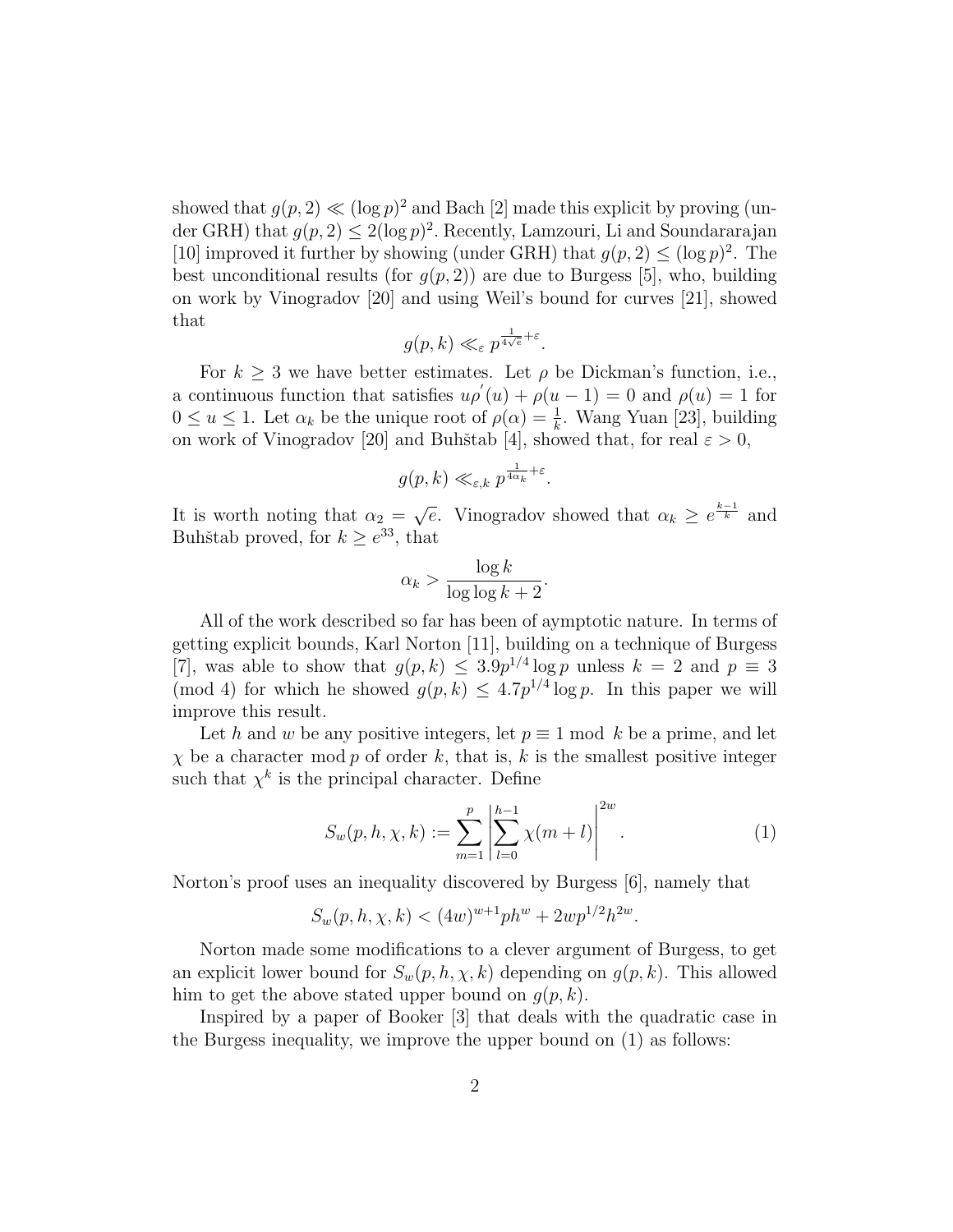**Theorem 1.1.** Let  $p$  be a prime. Let  $w$ ,  $h$  and  $k$  be integers such that  $w \le 9h, h \le p, k \ge 2$  and  $k \mid p-1$ . Let  $\chi$  be a character mod p of order k. Then

$$
S_w(p, h, \chi, k) = \sum_{m=1}^p \left| \sum_{l=0}^{h-1} \chi(m+l) \right|^{2w} < \frac{(2w)!}{2^w w!} ph^w + (2w-1)p^{1/2} h^{2w}.
$$

This upper bound was stated (but not proved) by Norton [12] and proved for quadratic characters by Booker [3]. With a more careful combinatorial analysis we improved the term  $(4w)^{w+1}$  to

$$
\frac{(2w)!}{2^w w!} \sim \sqrt{2} \left(\frac{2w}{e}\right)^w = o(w^w).
$$

This improvement is the main result which allowed us to improve the upper bound on  $q(p, k)$ . This theorem has also allowed the author to get an explicit version of the Burgess inequality in [18] and to improve the best known explicit bound on the largest string on which a Dirichlet character mod  $p$  is constant ([19]). We state our main result in the following theorem:

**Theorem 1.2.** Let  $p > 3$  be an odd prime. Let  $k \geq 2$  be an integer such that  $k | p - 1$ . Let  $g(p, k)$  be the least k-th power non-residue mod p. Then

$$
g(p,k) < 0.9p^{1/4} \log p,
$$

unless  $k = 2$  and  $p \equiv 3 \pmod{4}$ , in which case

$$
g(p, 2) \le 1.1 p^{1/4} \log p.
$$

A similar bound was announced but not proven by Norton (see [12]), namely that  $g(p, k) \leq 1.1p^{1/4}(\log p + 4)$ .

In section 2 we will prove our upper bound on  $S_w(p, h, \chi, k)$ , i.e., Theorem 1.1. In section 3 we will write down Norton's lower bound for  $S_w(p, h, \chi, k)$ with some modifications. In the last section of this paper we combine the upper bound from section 2 with the lower bound from section 3 to prove Theorem 1.2.

#### 2. Burgess–Booker upper bound

**Definition 2.1.** Let  $p > 2$  be a prime and let  $l_1, l_2, \ldots, l_{2w}$  be fixed integers. Then define  $q(x) \in \mathbb{F}_p(x)$  as follows:

$$
q(x) = (x + l_1)(x + l_2) \cdots (x + l_w)(x + l_{w+1})^{p-2}(x + l_{w+2})^{p-2} \cdots (x + l_{2w})^{p-2}.
$$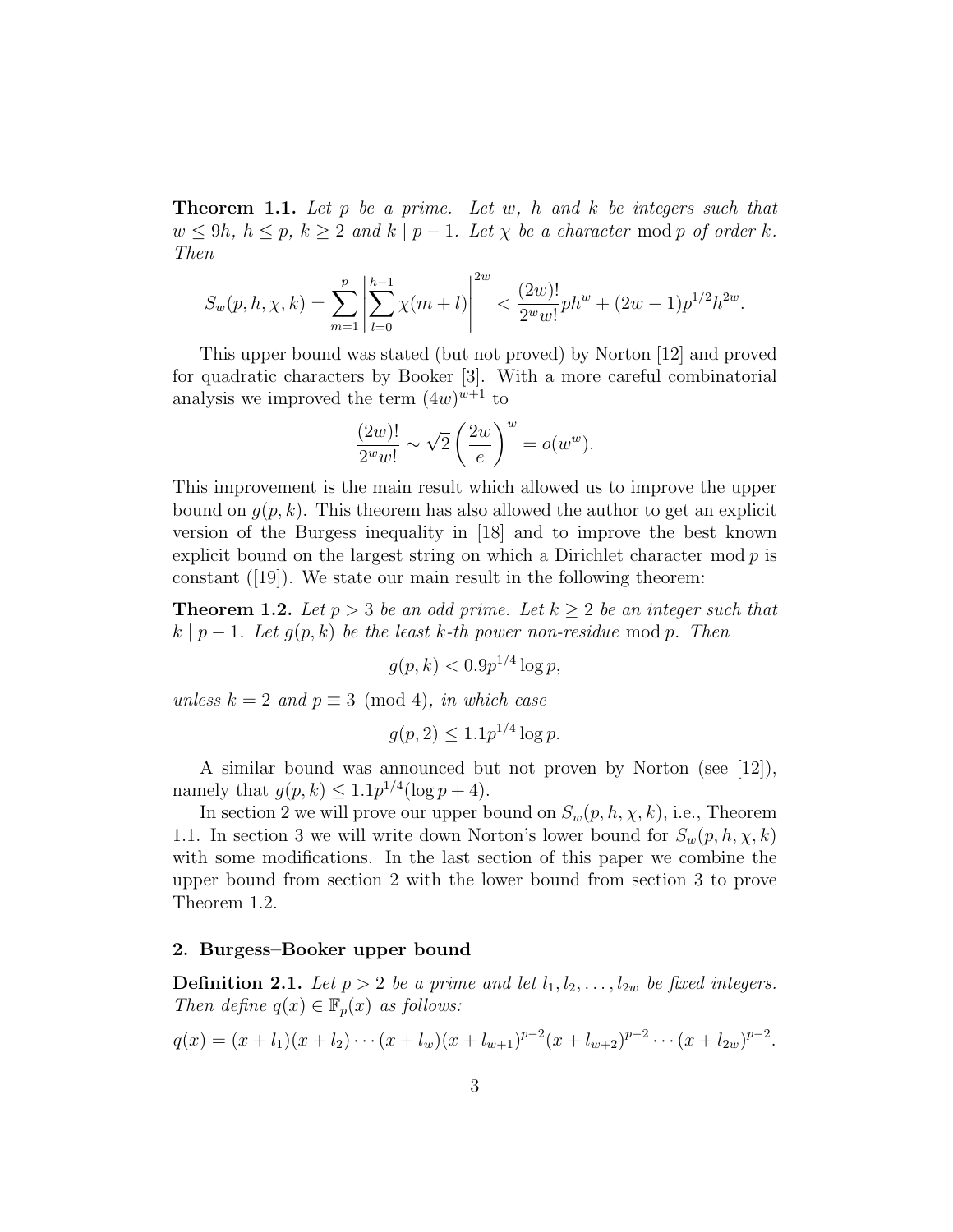Abusing notation, we will consider it as a rational function:

$$
q(x) = \frac{(x + l_1)(x + l_2) \cdots (x + l_w)}{(x + l_{w+1})(x + l_{w+2}) \cdots (x + l_{2w})}.
$$

Note that if  $k \mid p-1$ , the polynomial form for  $q(x)$  is a k-th power if and only if the rational form for  $q(x)$  is a k-th power.

**Definition 2.2.** Let  $p$  be a prime. Let  $w$ ,  $h$  and  $k$  be integers such that  $h \leq p$  and  $k | p - 1$ . Let  $[\mathbf{h}] = \{0, 1, 2, \ldots, h - 1\}$ . Let  $q(x)$  be defined as in Definition 2.1. Then define  $b_w(p, h, k)$  as follows:

$$
b_w(p, h, k) = \left| \left\{ (l_1, l_2, \dots, l_{2w}) \in [\mathbf{h}]^{2w} \middle| q(x) \text{ is a } k\text{-th power } \in \mathbb{F}_p(x) \right\} \right|.
$$

**Lemma 2.1.** Let p be a prime. Let w, h and k be integers such that  $h \leq p$ ,  $k \geq 2$  and  $k \mid p-1$ . Let  $b_w(p, h, k)$  be defined as in Definition 2.2. Then

$$
b_w(p, h, k) \le \sum_{d=0}^{\left\lfloor \frac{w}{k} \right\rfloor} \left(\frac{w!}{d!(k!)^d}\right)^2 \frac{h^{w-(k-2)d}}{(w-kd)!}.
$$

*Proof.* Let  $q(x)$  be defined as in Definition 2.1. One way of bounding how many 2w-tuples make  $q(x)$  a k-th power in  $\mathbb{F}_p(x)$  is the following: given a tuple, we eliminate the terms from the numerator that appear also in the denominator. We do this until there are no more eliminations to be done. Let's say that the number of terms eliminated is  $t$ . Then  $t$  is an integer such that  $0 \leq t \leq w$ . Now for  $q(x)$  to be a k-th power the numerator and the denominator must each be a k-th power.

Fix t. The number of ways of getting t eliminations is bounded above by

$$
\binom{w}{t}^2 t! h^t. \tag{2}
$$

The reason for this count is that we are picking  $t$  elements from the numerator to be matched up with  $t$  elements from the denominator. To pick the 2t factors that will be paired up we have  $\binom{w}{t}^2$  ways of doing it. But now we have  $t!$  ways of associating a one to one map between the  $t$  elements in the numerator and the  $t$  elements in the denominator. Once we have the t pairs, then there are at most  $h^t$  ways of picking the values for each pair, giving us the stated upper bound.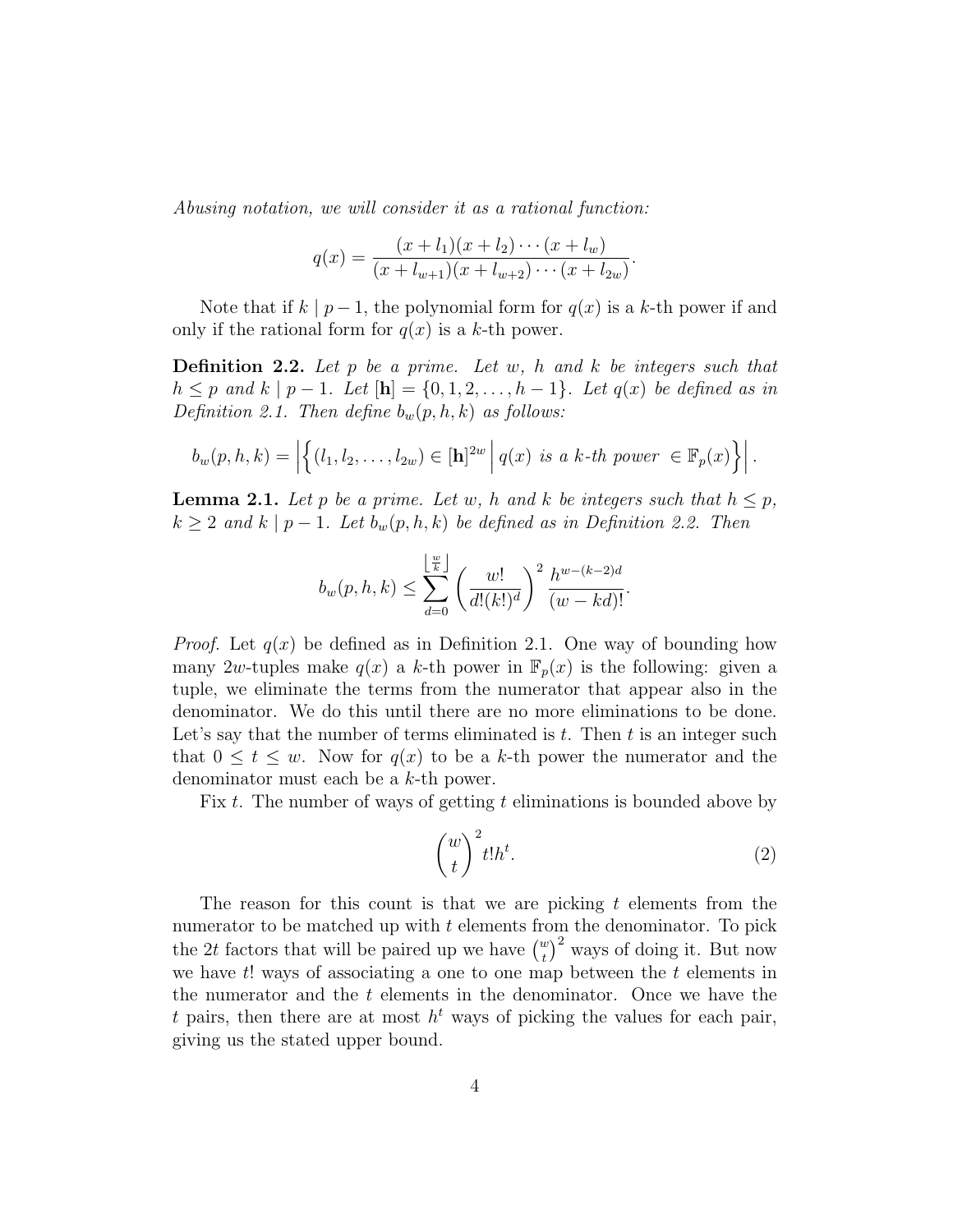Now, the number of ways in which the remaining parts of the the numerator can be a k-th power is

$$
\frac{1}{d!} \binom{w-t}{k, k, k, \dots, k} h^d = \frac{(w-t)!}{d!(k!)^d} h^d.
$$
\n(3)

We divide by d! because the multinomial associates an order to the groups being picked. We multiply by  $h^d$  because each group of size k has h options.

For the remaining parts of the denominator (of  $q(x)$ ) we would have the same estimate with h replaced by  $h - 1$  (since we already eliminated the common terms). Since we are interested in an upper bound, to simplify calculations I will replace  $h-1$  with h.

Combining (2) and (3) and summing over values of  $t \equiv w \mod k$  we arrive at the following upper bound for  $b_w(p, h, k)$ :

$$
\sum_{\substack{0 \le t \le w \\ t \equiv w \bmod k}} \left( \frac{(w-t)!}{d!(k!)^d} \right)^2 {w \choose t}^2 t! h^{t+2d} = \sum_{\substack{0 \le t \le w \\ t \equiv w \bmod k}} \left( \frac{w!}{d!t!(k!)^d} \right)^2 t! h^{t+2d}.
$$
 (4)

Using that  $t = w - dk$  we can change variables and reach the desired inequality.  $\Box$ 

**Definition 2.3.** Let w, h and k be positive integers such that  $k \geq 2$ . Then define  $c_w(h, k)$  as follows:

$$
c_w(h,k) = \sum_{d=0}^{\left\lfloor \frac{w}{k} \right\rfloor} \left(\frac{w!}{d!(k!)^d}\right)^2 \frac{h^{w-(k-2)d}}{(w-kd)!}.
$$

Note that for any prime p with  $k \mid p-1$ , Lemma 2.1 implies that  $b_w(p, h, k) \leq c_w(h, k).$ 

**Lemma 2.2.** Let w, h and k be positive integers such that  $k \geq 2$ . Let  $c_w(h, k)$  be defined as in Definition 2.3. If  $w \le 9h$ , then  $c_w(h, k)$  is a decreasing function in k.

*Proof.* Since  $k$  is an integer greater than or equal to 2, it is enough to show that  $c_w(h, k) \leq c_w(h, k-1)$  for all  $k \geq 3$ . From Definition 2.3 we have

$$
c_w(h,k) = \sum_{d=0}^{\left\lfloor \frac{w}{k} \right\rfloor} \left(\frac{w!}{d!(k!)^d}\right)^2 \frac{h^{w-(k-2)d}}{(w-kd)!}.
$$
 (5)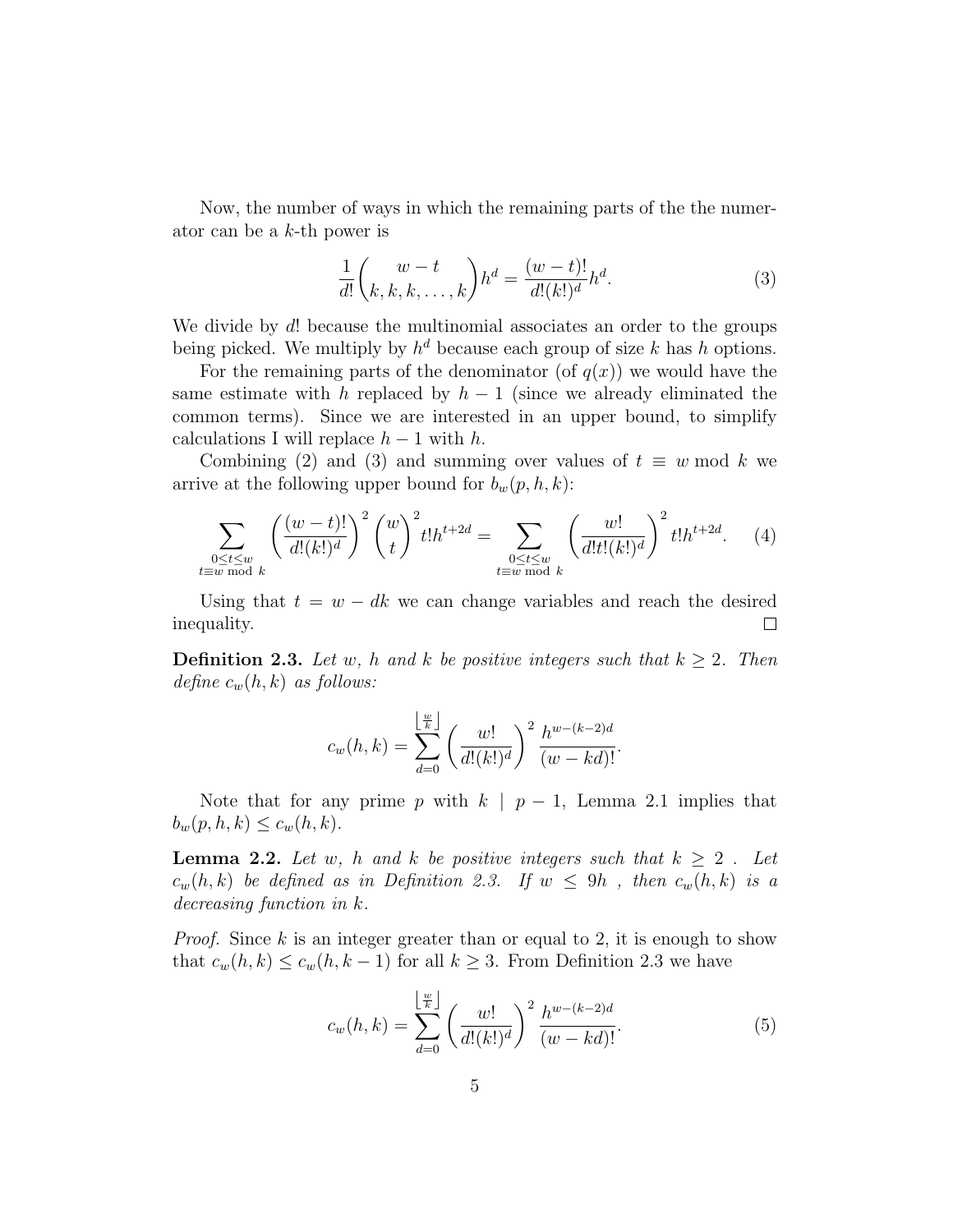Now, we arrange the right hand side of (5) to look more like  $c_w(h, k-1)$ , getting:

$$
\sum_{d=0}^{\lfloor \frac{w}{k} \rfloor} \left( \frac{w!}{d!((k-1)!)^d} \right)^2 \left( \frac{h^{w-(k-3)d}}{k^{2d}} \right) \left( \frac{1}{h^d(w-kd)!} \right)
$$
  
= 
$$
\sum_{d=0}^{\lfloor \frac{w}{k} \rfloor} \left( \frac{w!}{d!((k-1)!)^d} \right)^2 \left( \frac{h^{w-(k-3)d}}{(w-(k-1)d)!} \right) \left( \frac{(w-(k-1)d)!}{k^{2d}h^d(w-kd)!} \right).
$$

Now we use that  $\frac{(w-(k-1)d)!}{(w-kd)!} \leq w^d$  to get the inequality

$$
c_w(h,k) \leq \sum_{d=0}^{\left\lfloor \frac{w}{k} \right\rfloor} \left( \frac{w!}{d!((k-1)!)^d} \right)^2 \left( \frac{h^{w-(k-3)d}}{(w-(k-1)d)!} \right) \left( \frac{w}{k^2h} \right)^d \leq c_w(h,k-1).
$$

The last step is true because  $w \le 9h$  and because  $k \ge 3$ .

$$
\qquad \qquad \Box
$$

The following corollary is an obvious consequence:

**Corollary 2.1.** Let w, h and k be positive integers such that  $k \geq 2$ . Let  $c_w(h, k)$  be defined as in Definition 2.3. If  $w \le 9h$ , then  $c_w(h, k) \le c_w(h, 2)$ .

Now we will prove a combinatorial identity (and a corollary) that will be used later, but it is a cute result on its own.

**Lemma 2.3.** Let  $w$  be a positive integer. Then

$$
\sum_{d=0}^{\left\lfloor \frac{w}{2} \right\rfloor} \frac{1}{(w - 2d)!} \left( \frac{w!}{2^d d!} \right)^2 = \frac{(2w)!}{2^w w!}.
$$
 (6)

Proof. The proof will be done by counting the number of partitions of  $\{1, 2, \ldots, 2w\}$  into w pairs in two ways. It is worth noting that the way to count the left hand side of (6) was done in Lemma 2.1 when  $k = 2$ , however we'll give a different exposition of the count below to perhaps make the combinatorics clearer.

Let's count the number of partitions. There are  $2w - 1$  choices to pair the number 1. Then pick the next lowest number not picked. There are  $2w - 3$  ways of choosing its partner. Then pick the next lowest number not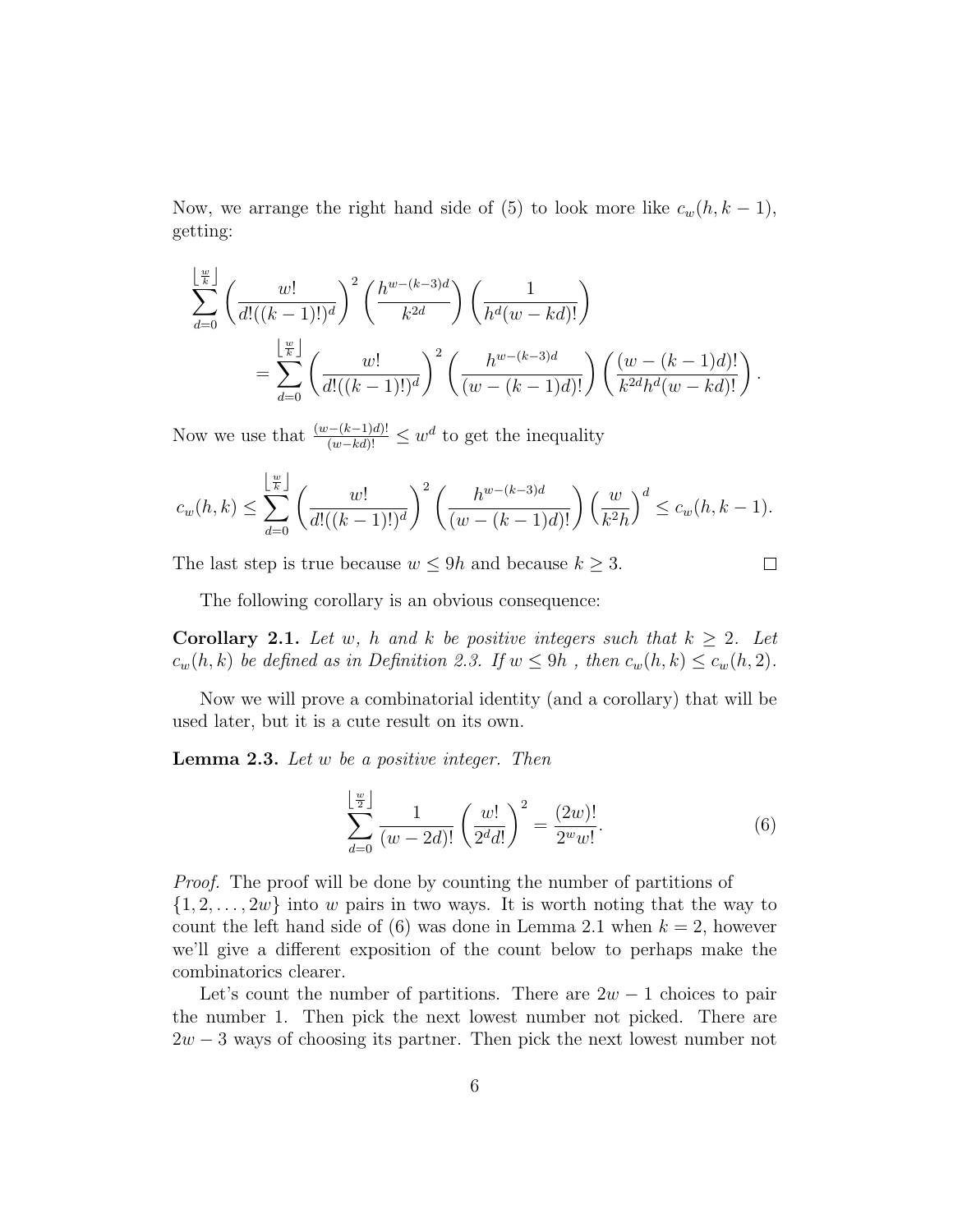picked. There are  $2w - 5$  ways of choosing its partner. If we continue with this process, we get

$$
(2w-1)(2w-3)\cdots(3)(1) = \frac{(2w)(2w-1)(2w-2)\cdots(2)(1)}{(2w)(2(w-1))\cdots(4)(2)} = \frac{(2w)!}{2^w w!}.
$$

Notice that this is the right hand side of the equation.

Now, let's count the number of partitions differently. Consider the pairs as  $(i, j)$  with  $0 < i < j \leq 2w$ . Now let P be a partition of  $\{1, 2, \ldots, 2w\}$  into w pairs. Define  $A(P)$ ,  $B(P)$  and  $C(P)$  in the following way:

- $A(P) = \{(i, j) \in P \mid 0 < i < j \leq w\}$
- $B(P) = \{(i, j) \in P \mid w < i < j < 2w\}$  and
- $C(P) = \{(i, j) \in P \mid 0 < i \leq w < j \leq 2w\}$

We can see by the construction that  $A(P), B(P)$  and  $C(P)$  are pairwise disjoint. We can also notice that  $P = A(P) \cup B(P) \cup C(P)$ . Let  $|A(P)| = d$ . Then the  $w - 2d$  numbers  $\leq w$  which are not in  $A(P)$  must be paired with numbers > w. Therefore  $|C(P)| = w - 2d$  and  $|B(P)| = d$ . Therefore a way of counting the number of partitions is by counting for each choice of d with  $0 \leq d \leq \left\lfloor \frac{w}{2} \right\rfloor$  $\frac{w}{2}$  the number of ways of getting  $A(P)$ ,  $B(P)$  and  $C(P)$ . The number of ways of pairing up in this way is

$$
\left(\frac{(2d)!}{2^d d!}\right) \left(\frac{(2d)!}{2^d d!}\right) \left(\frac{w}{w-2d}\right)^2 (w-2d)! = \frac{1}{(w-2d)!} \left(\frac{w!}{2^d d!}\right)^2
$$

Once we sum over all d we get the left hand side of the equation, completing the proof.  $\Box$ 

**Corollary 2.2.** Let  $w$  be a positive integer. Then

$$
\sum_{d=0}^{\left\lfloor \frac{w}{2} \right\rfloor} {w \choose d} {w-d \choose d} 2^{w-2d} = {2w \choose w}.
$$

*Proof.* Multiply both sides of equation (6) by  $\frac{2^w}{w!}$  $\frac{2^w}{w!}$ . The right hand side of the equation becomes

$$
\frac{(2w)!}{2^w w!} \left(\frac{2^w}{w!}\right) = \frac{(2w)!}{w!w!} = \binom{2w}{w}.
$$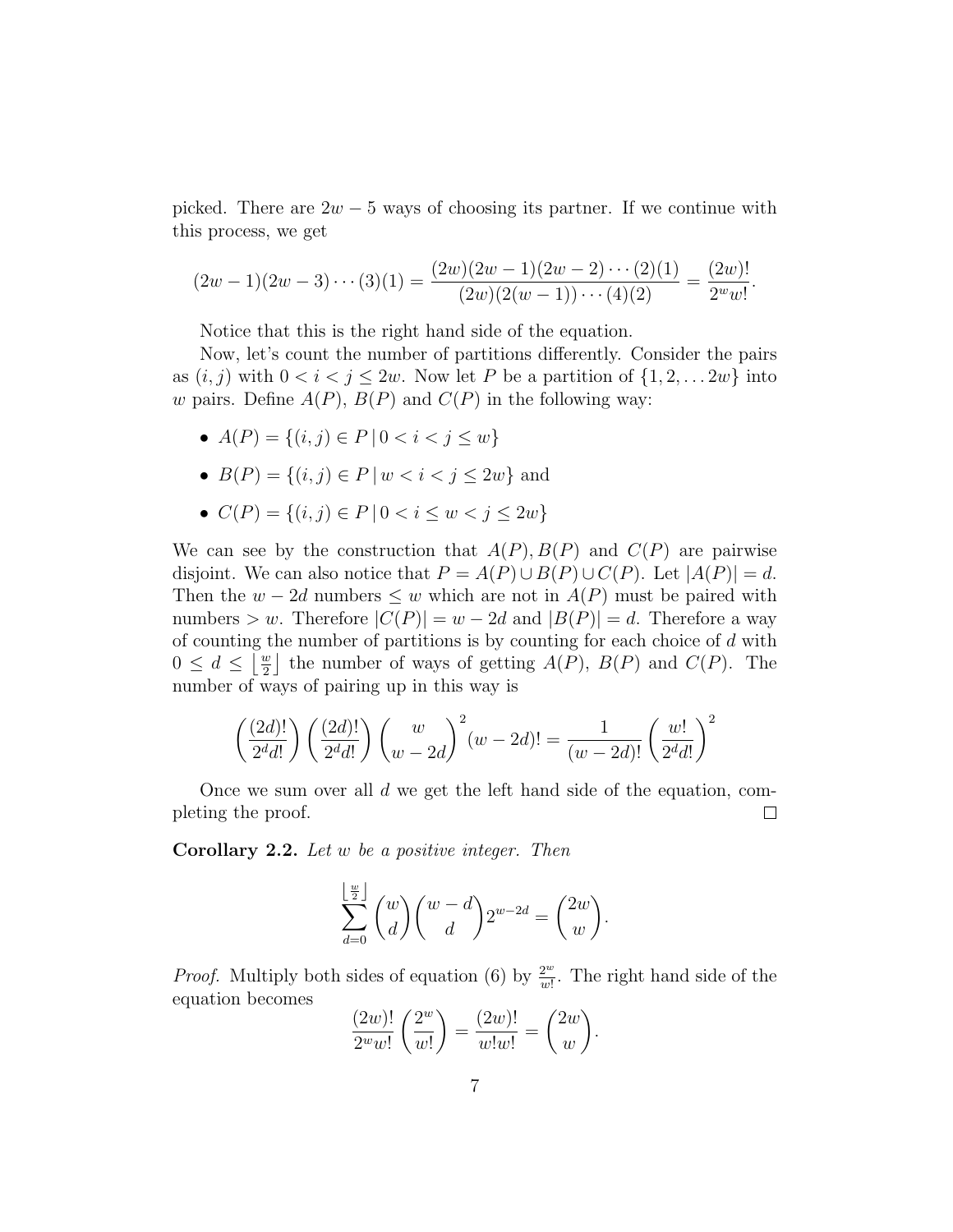The left hand side becomes

$$
\frac{2^w}{w!} \sum_{d=0}^{\lfloor \frac{w}{2} \rfloor} \frac{1}{(w-2d)!} \left(\frac{w!}{2^d d!}\right)^2 = \sum_{d=0}^{\lfloor \frac{w}{2} \rfloor} \frac{w! 2^{w-2d}}{d! d! (w-2d)!} = \sum_{d=0}^{\lfloor \frac{w}{2} \rfloor} {w \choose d} {w-d \choose d} 2^{w-2d}.
$$

Now we are ready to prove Theorem 1.1.

*Proof of Theorem 1.1.* Let  $q(x)$  be defined as in Definition 2.1. Using that  $|z|^2 = z\overline{z}$  and that  $\overline{\chi}(n) = \chi(n)^{p-2}$  allows us to rewrite  $S_w(p, h, \chi, k)$  in terms of  $q(x)$  as follows:

$$
S_w(p, h, \chi, k) = \sum_{m=1}^p \left| \sum_{l=0}^{h-1} \chi(m+l) \right|^{2w} = \sum_{\substack{l_1, \dots, l_{2w} \\ 0 \le l_i \le h-1}} \sum_{x=1}^p \chi(q(x)).
$$

If  $q(x)$  is not a k-th power  $\in \mathbb{F}_p(x)$  then using the Weil bound [15, Theorem 2C', page 43], we can bound the inner sum by  $(r-1)\sqrt{p}$ , where r is the number of distinct roots of  $q(x)$  which do not have multiplicity a multiple of k. In particular, we can bound the inner sum by  $(2w-1)\sqrt{p}$ . Using Lemma 1 in [6], we have the better bound  $(2w-2)\sqrt{p}+1$ , but we shall not use it here. When  $q(x)$  is a k-th power, then we use the trivial bound of p.

Using this analysis, we can now bound  $S_w(p, h, \chi, k)$  by placing the bound  $(2w-1)\sqrt{p}$  when  $q(x)$  is not a k-th power and p otherwise. Combining this with  $w \leq 9h$  yields

$$
S_w(p, h, \chi, k) \le (2w - 1)h^{2w}\sqrt{p} + b_w(p, h, k)p \le (2w - 1)h^{2w}\sqrt{p} + c_w(h, 2)p.
$$
\n(7)

Now, let's calculate  $c_w(h, 2)$ :

$$
c_w(h,2) = \sum_{d=0}^{\left\lfloor \frac{w}{2} \right\rfloor} \left(\frac{w!}{d!2^d}\right)^2 \frac{h^w}{(w-2d)!} = \frac{(2w)!}{2^w w!} h^w,
$$
\n(8)

the last equality coming from Lemma 2.3.

Combining (7) and (8) we get the desired inequality.  $\Box$ 

Remark 2.1. From the proof we could derive a better upper bound when  $k > 2$ , which is

$$
S_w(p, h, \chi, k) = \sum_{m=1}^p \left| \sum_{l=0}^{h-1} \chi(m+l) \right|^{2w} < c_w(h, k)p + (2w - 1)p^{1/2}h^{2w}.
$$
 (9)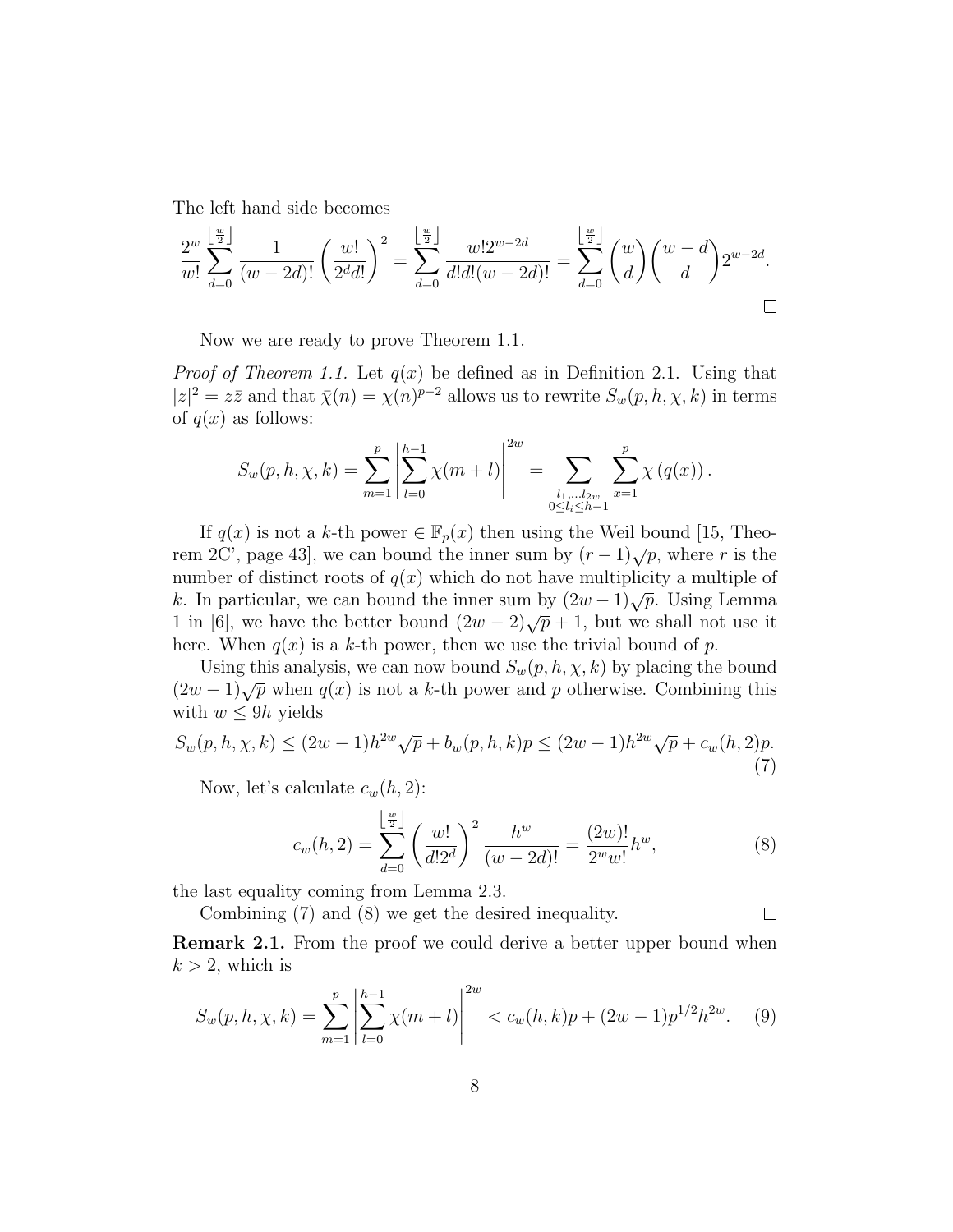# 3. Burgess–Norton lower bound

Let's start with a couple of lemmas that will be required in our lower bound estimate.

**Lemma 3.1.** Let  $x \ge 1$  be a real number. Then

$$
x\sum_{q\leq x} \frac{\phi(q)}{q} - \sum_{q\leq x} \phi(q) \geq \frac{3}{\pi^2} x^2 - x.
$$
 (10)

Proof. Let's estimate the sum.

$$
x \sum_{q \le x} \frac{\phi(q)}{q} - \sum_{q \le x} \phi(q) = \sum_{q \le x} \left(\frac{x}{q} - 1\right) \phi(q) = \sum_{q \le x} \left(\frac{x}{q} - 1\right) \sum_{d|q} \frac{\mu(d)q}{d}
$$

$$
= \sum_{d \le x} \frac{\mu(d)}{d} \sum_{q \le \frac{x}{d}} (x - dq) = \sum_{d \le x} \frac{\mu(d)}{d} \left(x \left\lfloor \frac{x}{d} \right\rfloor - \frac{d \left\lfloor \frac{x}{d} \right\rfloor \left(\left\lfloor \frac{x}{d} \right\rfloor + 1\right)}{2}\right).
$$

Now, writing  $\frac{x}{d}$  $\left[\frac{x}{d}\right] = \frac{x}{d} - \left\{\frac{x}{d}\right\}$ , we get

$$
\sum_{d\leq x} \frac{\mu(d)}{d} \left( \frac{x^2}{2d} - \frac{x}{2} + \frac{d\{\frac{x}{d}\} \left(1 - \{\frac{x}{d}\}\right)}{2} \right)
$$
  
= 
$$
\frac{x^2}{2} \left( \sum_{d=1}^{\infty} \frac{\mu(d)}{d^2} - \sum_{d>x} \frac{\mu(d)}{d^2} \right) - \frac{x}{2} \sum_{d\leq x} \frac{\mu(d)}{d} + \frac{1}{2} \sum_{d\leq x} \mu(d) \left\{\frac{x}{d}\right\} \left(1 - \left\{\frac{x}{d}\right\}\right).
$$

Now, since  $\sum_{n=1}^{\infty}$  $d=1$  $\mu(d)$ d = 6  $\frac{0}{\pi^2}$  and since  $0 \leq \left\{ \frac{x}{d} \right\} \left( 1 - \left\{ \frac{x}{d} \right\} \right) \leq \frac{1}{4}$  $\frac{1}{4}$ , we have

$$
x\sum_{q\leq x}\frac{\phi(q)}{q} - \sum_{q\leq x}\phi(q) \geq \frac{3}{\pi^2}x^2 - \frac{x^2}{2}\sum_{d>x}\frac{\mu(d)}{d^2} - \frac{x}{2}\sum_{d\leq x}\frac{\mu(d)}{d} - \frac{1}{8}\sum_{\substack{d\leq x\\d \text{ squarefree}}}1. \tag{11}
$$

Claim 3.1. For real  $x \geq 1$ ,

$$
\left|\sum_{d>x}\frac{\mu(d)}{d^2}\right| \le \frac{1}{x}.
$$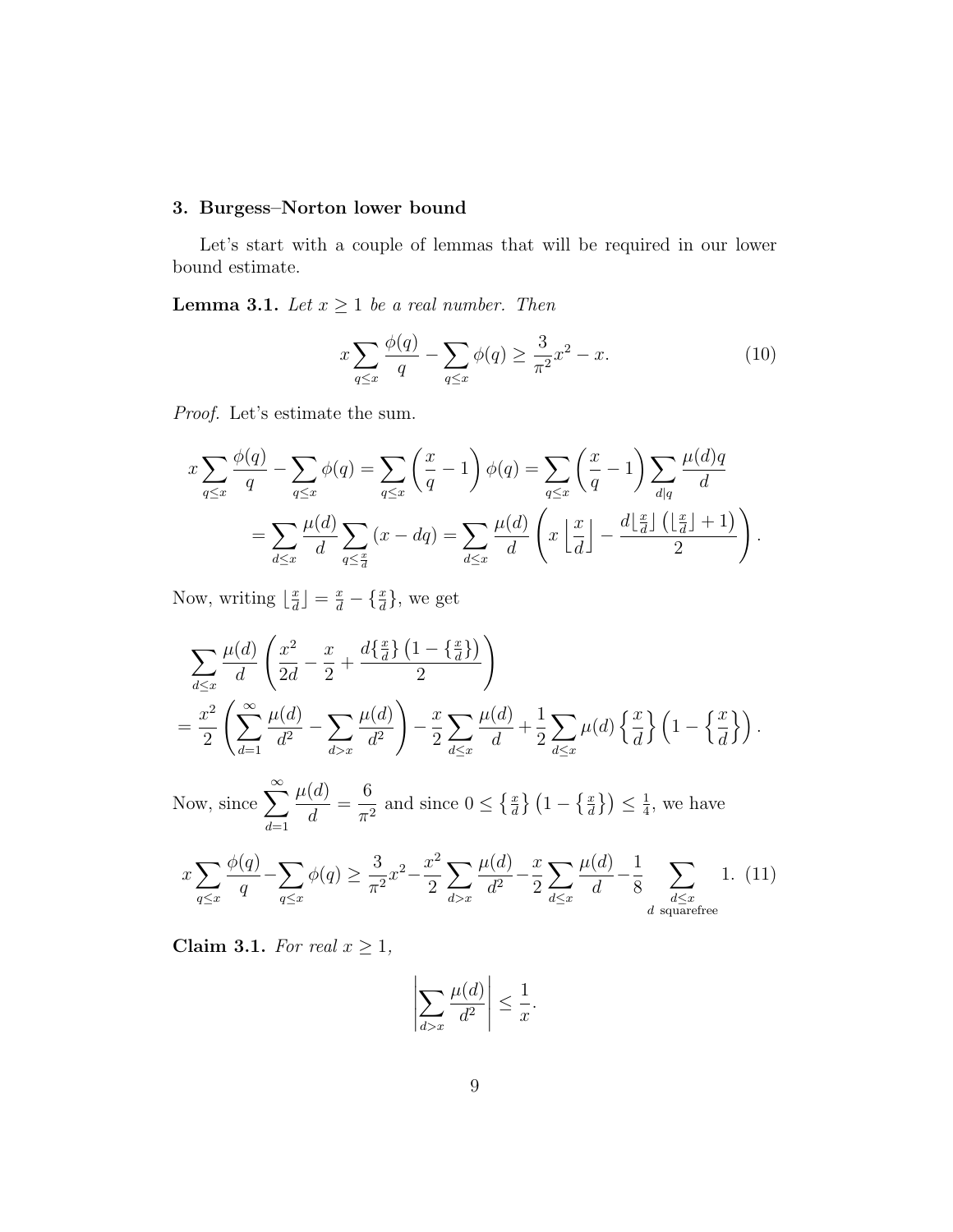Proof of the Claim: Note that for any positive integer d we have that  $\frac{1}{d^2}$  is smaller than  $\int^{d+1/2}$  $d - 1/2$ dt  $\frac{du}{t^2}$ . Thus

$$
\left| \sum_{d>x} \frac{\mu(d)}{d^2} \right| \le \sum_{d>x} \int_{d-\frac{1}{2}}^{d+\frac{1}{2}} \frac{dt}{t^2} = \int_{x-\frac{1}{2}}^{\infty} \frac{dt}{t^2} = \frac{1}{x-\frac{1}{2}}.
$$

To change  $x - 1/2$  into x, note that there is at least one d missing in the interval  $[x, x + 4]$ , since we only take squarefree d's in the sum. Thus the absolute value of the sum is smaller than  $\frac{1}{x-\frac{1}{2}} - \frac{1}{(x+\frac{1}{2})}$  $\frac{1}{(x+4)^2}$ . This is smaller than  $\frac{1}{x}$  once  $x \ge 11$ , proving the claim for real  $x \ge 11$ . To complete the proof for  $x \geq 1$  we use the fact that  $\sum_{n=1}^{\infty}$  $d=1$  $\mu(d)$  $\frac{d^{2}}{d^{2}} =$ 6  $\frac{0}{\pi^2}$ , which implies that  $\sum$  $d > x$  $\mu(d)$  $\frac{d^{2}}{d^{2}} =$ 6  $\frac{0}{\pi^2}$  –  $\sum_{k}$  $d \leq x$  $\mu(d)$ d . One can now manually check the integer cases  $\mu(d)$ 

where  $1 \leq x \leq 11$  and note that  $\sum$  $d > x$  $d^2$   $\langle \frac{1}{x+1}, \text{ which implies the claim}$ for real  $x \leq 11$ .

**Claim 3.2.** For real  $x \geq 1$ , the number of squarefree integers in  $[1, x]$  is at  $most \frac{2}{3}x + 2.$ 

Proof of the Claim: The number of squarefree numbers up to  $x$  is at most

$$
\lfloor x \rfloor - \left\lfloor \frac{x}{4} \right\rfloor - \left\lfloor \frac{x}{9} \right\rfloor + \left\lfloor \frac{x}{36} \right\rfloor \le \frac{2}{3}x + 2.
$$

Claim 3.3. For real  $x \geq 1$ ,

$$
\left|\sum_{d\leq x}\frac{\mu(d)}{d}\right|\leq \frac{2}{3}+\frac{3}{x}.
$$

Proof of the Claim: The proof here is a modified version of a proof of Hildebrand [9]. Let  $e(n) = 1$  if  $n = 1$  and  $e(n) = 0$  otherwise. Let  $S(x) = \sum_{n \leq x} e(n)$ . Then  $S(x) = 1$ . However, we also have

$$
S(x) = \sum_{n \leq x} \sum_{d|n} \mu(d) = \sum_{d \leq x} \mu(d) \left\lfloor \frac{x}{d} \right\rfloor = x \sum_{d \leq x} \frac{\mu(d)}{d} - \sum_{d \leq x} \mu(d) \left\{ \frac{x}{d} \right\}.
$$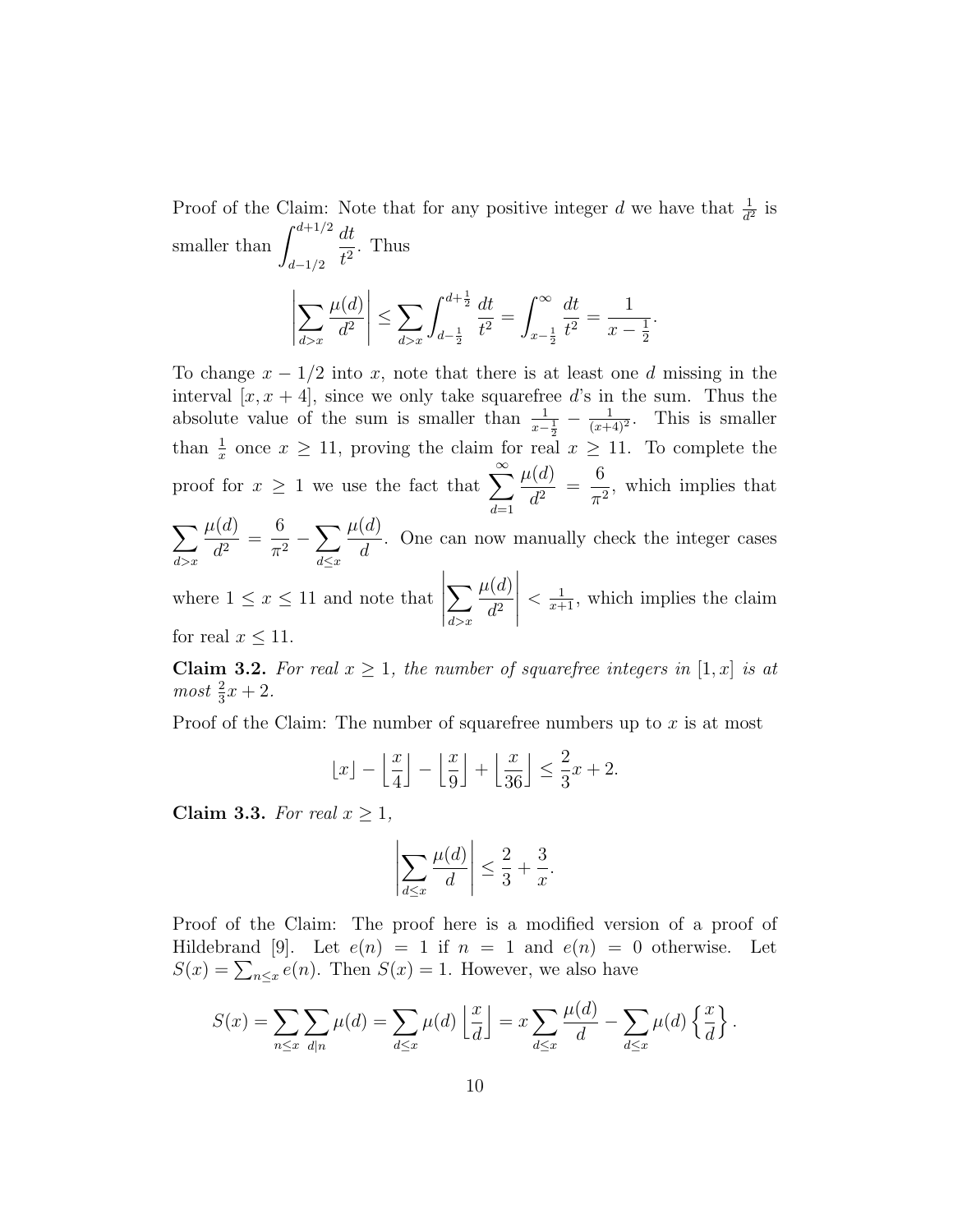Therefore,

$$
x\left|\sum_{d\leq x}\frac{\mu(d)}{d}\right| \leq \left|1 + \sum_{d\leq x}\mu(d)\left\{\frac{x}{d}\right\}\right| \leq \frac{2}{3}x + 3.
$$

To prove the last inequality we used that the number of squarefree numbers up to x is at most  $\frac{2}{3}x + 2$ , which was proven in the previous claim.

Combining Claims 3.1, 3.2 and 3.3 with (11) we have

$$
x\sum_{q\leq x}\frac{\phi(q)}{q} - \sum_{q\leq x}\phi(q) \geq \frac{3}{\pi^2}x^2 - \frac{11}{12}x - \frac{7}{4} \geq \frac{3}{\pi^2}x^2 - x,
$$

where the last inequality holds for  $x \geq 21$ .

For  $x \leq 3$ , the right hand side of (10) is negative, while the left hand side is positive, therefore the inequality is true for  $x \leq 3$ . Now, for the integers  $3 \leq x \leq 21$  we can manually check that

$$
x\sum_{q\leq x}\frac{\phi(q)}{q} - \sum_{q\leq x}\phi(q) \geq \frac{3}{\pi^2}(x+1)^2 - (x+1).
$$

Since the right hand side of (10) is increasing for  $x \geq 3$ , we have a proof for all real  $x \leq 21$ .  $\Box$ 

**Lemma 3.2.** Let  $x \geq 1$  be a real number. Then

$$
2x \sum_{q \le x} \frac{\phi(q)}{q} - \sum_{q \le x} \phi(q) \ge \frac{9}{\pi^2} x^2 - x \left( \frac{\log x}{3} + 3 \right). \tag{12}
$$

Proof. Doing the estimates the same way as in Lemma 3.1, we get

$$
2x\sum_{q\leq x}\frac{\phi(q)}{q} - \sum_{q\leq x}\phi(q) = \frac{9}{\pi^2}x^2 - \frac{3x^2}{2}\sum_{d>x}\frac{\mu(d)}{d}
$$

$$
-\frac{x}{2}\sum_{d\leq x}\frac{\mu(d)}{d} - x\sum_{d\leq x}\frac{\mu(d)}{d}\left\{\frac{x}{d}\right\} + \frac{1}{2}\sum_{d\leq x}\left\{\frac{x}{d}\right\}\left(1 - \left\{\frac{x}{d}\right\}\right)\mu(d). \quad (13)
$$

Claim 3.4. For real  $x \geq 1$ ,

$$
x\sum_{d\leq x}\frac{\mu(d)}{d}\left\{\frac{x}{d}\right\}-\frac{1}{2}\sum_{d\leq x}\left\{\frac{x}{d}\right\}\left(1-\left\{\frac{x}{d}\right\}\right)\mu(d)\leq \frac{1}{3}x\log x+\frac{11}{10}x+\frac{3}{2}.
$$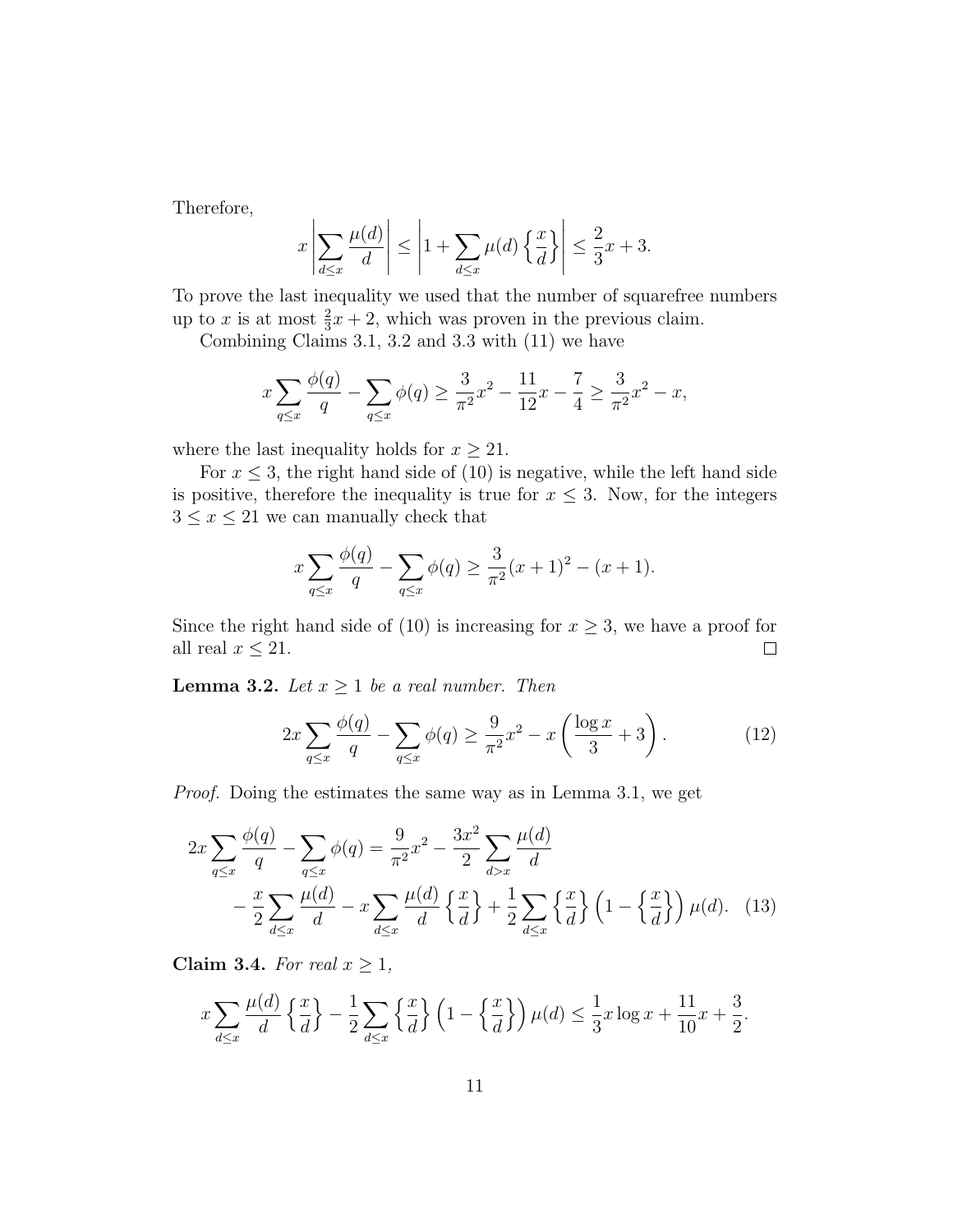Proof of the Claim: We have

$$
x \sum_{d \le x} \frac{\mu(d)}{d} \left\{ \frac{x}{d} \right\} - \frac{1}{2} \sum_{d \le x} \left\{ \frac{x}{d} \right\} \left( 1 - \left\{ \frac{x}{d} \right\} \right) \mu(d)
$$

$$
= \sum_{d \le x} \mu(d) \left\{ \frac{x}{d} \right\} \left( \frac{x}{d} - \frac{1 - \left\{ \frac{x}{d} \right\}}{2} \right). \tag{14}
$$

Note, that all factors except  $\mu(d)$  are positive, which implies that we can bound  $(14)$  by

$$
\sum_{\substack{d \le x \\ \mu(d)=1}} \left\{ \frac{x}{d} \right\} \left( \frac{x}{d} - \frac{1 - \left\{ \frac{x}{d} \right\}}{2} \right) \le x \sum_{\substack{d \le x \\ \mu(d)=1}} \frac{1}{d}.
$$
\n(15)

Note that  $\log x \leq \sum$  $d \leq x$ 1 d  $\leq$  log  $x+1$ . Now, let's bound the sum over squarefree

numbers:

$$
\sum_{\substack{d \le x \\ d \text{ squarefree}}} \frac{1}{d} \le \sum_{d \le x} \frac{1}{d} - \frac{1}{4} \sum_{d \le \frac{x}{4}} \frac{1}{d} - \frac{1}{9} \sum_{d \le \frac{x}{9}} \frac{1}{d} + \frac{1}{36} \sum_{d \le \frac{x}{36}} \frac{1}{d}
$$
\n
$$
\le \frac{2}{3} \log x + 1 + \frac{1}{36} + \frac{\log 4}{4} + \frac{\log 9}{9} - \frac{\log 36}{36} \le \frac{2}{3} \log x + \frac{23}{15}.
$$

However,

$$
\sum_{\substack{d \le x \\ d \text{ squarefree}}} \frac{1}{d} = \sum_{\substack{d \le x \\ \mu(d) = 1}} \frac{1}{d} + \sum_{\substack{d \le x \\ \mu(d) = -1}} \frac{1}{d} \le \frac{2}{3} \log x + \frac{23}{15},\tag{16}
$$

and

$$
\sum_{d \le x} \frac{\mu(d)}{d} = \sum_{\substack{d \le x \\ \mu(d) = 1}} \frac{1}{d} - \sum_{\substack{d \le x \\ \mu(d) = -1}} \frac{1}{d} \le \frac{2}{3} + \frac{3}{x}.
$$
 (17)

The last inequality being true because of Claim 3.3. Adding (16) and (17), dividing by 2, and using (14) and (15) we get our claim.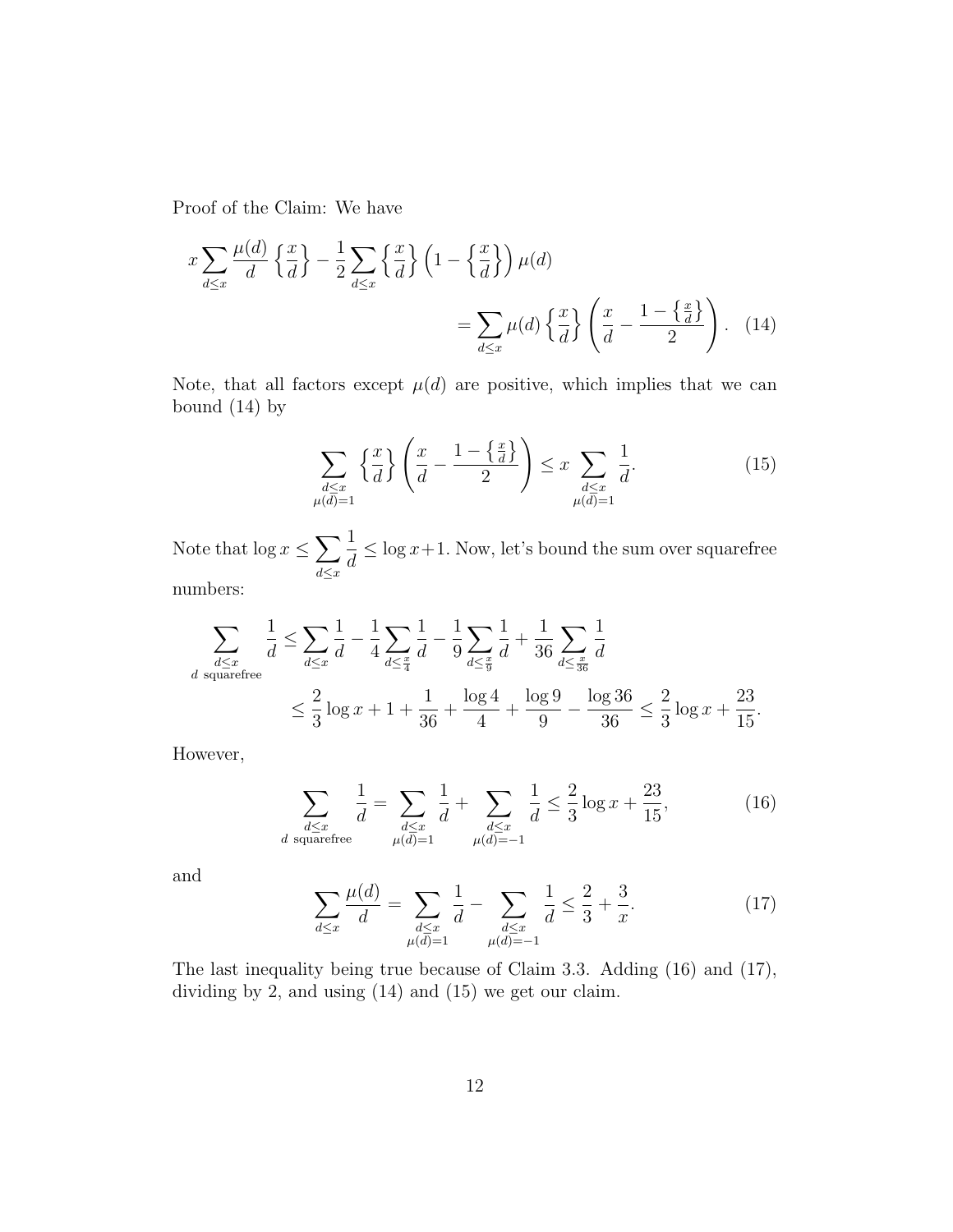Now, using the results of Claims 3.1, 3.3 and 3.4 in (13) yields

$$
2x \sum_{q \le x} \frac{\phi(q)}{q} - \sum_{q \le x} \phi(q)
$$
  
 
$$
\ge \frac{9}{\pi^2} x^2 - x \left( \frac{\log x}{3} + \frac{3}{2} + \frac{1}{3} + \frac{11}{10} \right) - 3 \ge \frac{9}{\pi^2} x^2 - x \left( \frac{\log x}{3} + 3 \right),
$$

where the last inequality is true for  $x \geq 45$ .

For  $x \leq 3$ , the right hand side of (12) is negative, while the left hand side is positive, therefore the inequality is true for  $x \leq 3$ . Now, for the integers  $3 \leq x \leq 45$  we can manually check that

$$
2x\sum_{q\leq x}\frac{\phi(q)}{q} - \sum_{q\leq x}\phi(q) \geq \frac{9}{\pi^2}(x+1)^2 - (x+1)\left(\frac{\log(x+1)}{3} + 3\right).
$$

Since the right hand side of (12) is increasing for  $x \geq 3$ , we have a proof for all real  $x \leq 45$ .  $\Box$ 

To prove a lower bound on  $S_w(p, h, k)$  we will need an upper bound on  $g(p, k)$ . The next lemma is an elementary bound on  $g(p, k)$  proven for  $k = 2$ in [13] (Lemma 1).

**Lemma 3.3.** Let  $g(p, k)$  be the least k-th power non-residue mod p. Then

$$
g(p,k) < \sqrt{p} + \frac{1}{2}.
$$

Proof. The following proof is very similar to the one in [13] but the argument goes all the back to Western and Miller (see [22]) and Norton [11]. Let  $q = g(p, k)$  and  $r = \left[\frac{p}{q}\right]$  $\left\lfloor \frac{p}{q} \right\rfloor$ . Note that  $p < rq < p + q$ , therefore rq is a k-th power mod p. Since q is a k-th power non-residue mod p, then r is also a k-th power non-residue mod p. By the minimality of  $q, r \geq q$ . Therefore  $1 + p/q > r \geq q$ . Since p is an integer and  $p > q^2 - q$ , then

$$
p \ge q^2 - q + 1 > \left(q - \frac{1}{2}\right)^2,
$$

and the lemma follows.

We now have the ingredients to prove the lower bound on  $S_w(p, h, k)$ .

 $\Box$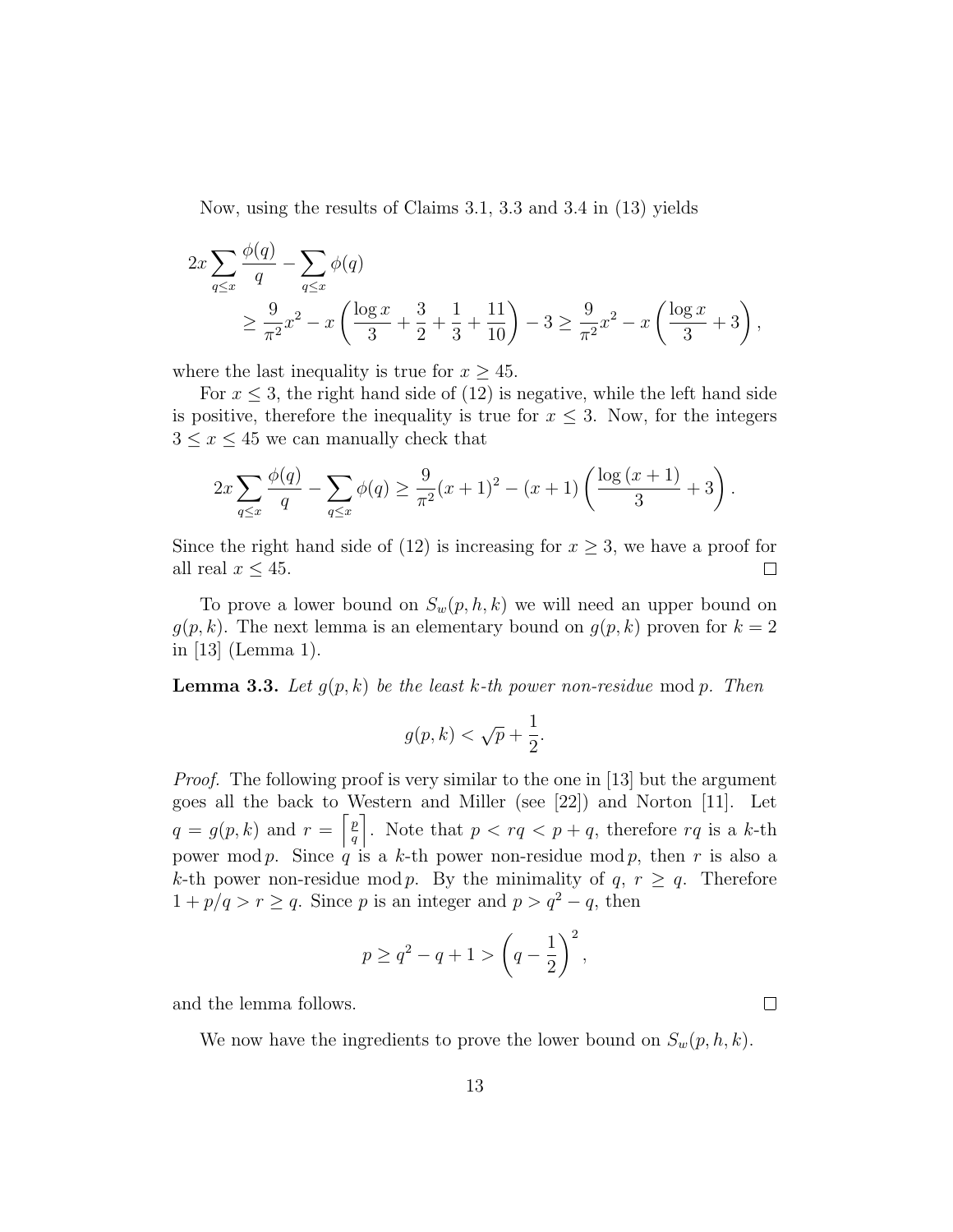**Theorem 3.1.** Let  $p \geq 5$  be a prime. Let  $\chi$  be a character mod p of order k. Assume that  $\chi(a) = 1$  for all  $1 \le a \le H$ . Let h and w be positive integers such that  $4 \leq h \leq H$ . Let  $X = H/h$  and let  $A = \frac{3}{\pi h}$  $\frac{3}{\pi^2}$ . Then

$$
S_w(p, h, \chi, k) = \sum_{m=1}^p \left| \sum_{l=0}^{h-1} \chi(m+l) \right|^{2w} \ge 2h^{2w-1} AH^2 \left( 1 - \frac{1}{2AX} \right).
$$

Furthermore, if  $-1$  is a k-th power mod p, then

$$
S_w(p, h, \chi, k) \ge 3h^{2w-1}AH^2\left(1 - \frac{\frac{\log X}{3} + 3}{3AX} - \frac{1}{3AX^2} + \frac{1}{3AX^2h}\right).
$$

*Proof.* We follow the proof in [11] with some minor modifications. The idea is to find long intervals where  $\chi$  is constant (either 1 or -1), making the inner sum as big as possible in a segment.

For each pair of integers  $t, q$  with

$$
0 \le t < q \le X \text{ and } \gcd(t, q) = 1,\tag{18}
$$

define  $I(q,t)$  to be the closed interval

$$
I(q,t) = \left[\frac{tp - H}{q}, \frac{tp + H}{q}\right].
$$

**Claim 3.5.** The intervals  $I(q, t)$  are disjoint.

Proof of the Claim: Let's assume that  $I(q_1, t_1)$  and  $I(q_2, t_2)$  contain a common element s, so that  $|s - \frac{t_i p}{a_i}|$  $\left|\frac{t_ip}{q_i}\right| \leq \frac{H}{q_i}$  for  $i = 1, 2$ . Thus,  $\left|\frac{t_1p}{q_1}\right|$  $\frac{t_1p}{q_1}-\frac{t_2p}{q_2}$  $\left|\frac{dp}{q_2}\right| \leq \frac{H}{q_1} + \frac{H}{q_2}$  $\frac{H}{q_2}$ . By Lemma 3.3,  $H \leq g(p, k) < \sqrt{p} + 1/2$ . Using that  $h \geq 4$  and  $p \geq 2$ , we get

$$
|t_1q_2 - t_2q_1| \le \frac{(q_1 + q_2)H}{p} \le \frac{2HX}{p} = \frac{2H^2}{hp} < \frac{2p + 2\sqrt{p} + 1/2}{4p} < 1.
$$

Now, since  $|t_1q_2 - t_2q_1| < 1$  and  $t_1, t_2, q_1, q_2$  are integers, we have  $t_1q_2 =$  $t_2q_1$ . But  $gcd(q_1, t_1) = 1$  and  $gcd(q_2, t_2) = 1$ , therefore  $t_1 = t_2$  and  $q_1 = q_2$ proving the claim.

Claim 3.6. Each  $I(q, t)$  ⊂  $[-H, -H + p)$ .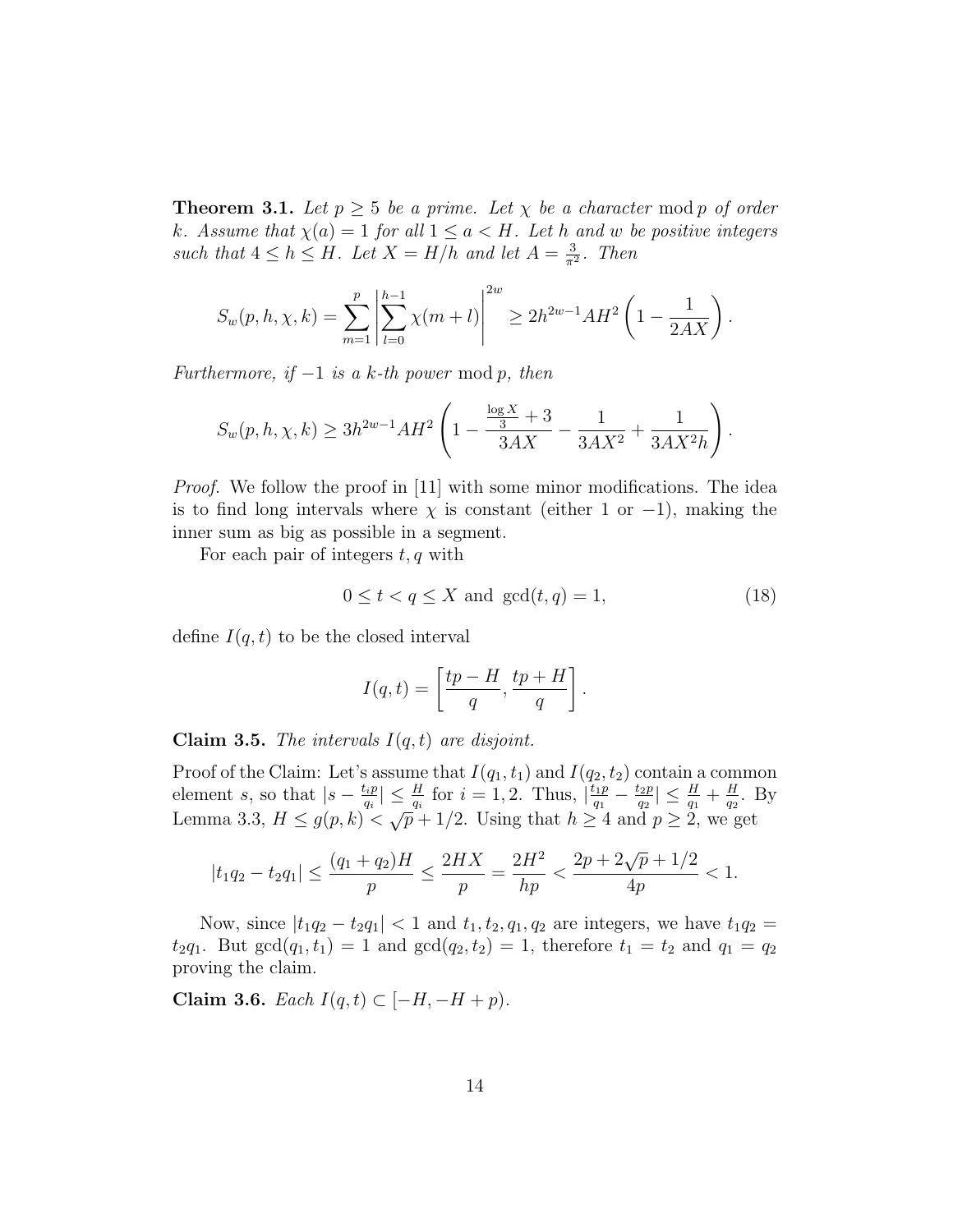Proof of the Claim: Since  $t \geq 0$  and  $p \geq 2$ , we have  $\frac{tp-H}{p} \geq \frac{-H}{p} \geq -H$ . Now, since  $t < q$ , we have  $t \leq q - 1$ , therefore

$$
\frac{tp+H}{q} \le \frac{(q-1)p+H}{q} = p - \frac{p-H}{q} \le p - \frac{p-H}{X} = p - \frac{(p-H)h}{H}.
$$

In the inequalities we used  $q \leq X$  and that  $X = H/h$ . To finish proving the claim we will use that  $h \geq 4$ :

$$
\frac{tp + H}{q} \le p - \frac{(p - H)h}{H} \le p - \frac{4(p - H)}{H} < p - H.
$$

The last inequality is true because  $H < \sqrt{p}+1/2$  and  $4 \leq h \leq p$  and therefore  $H^2 + 4H < p + 5\sqrt{p} + 3 < 4p$ , which is true for  $p \ge 5$ . Therefore, we have proved the claim.

Using the periodicity of  $\chi$  and Claims 3.5 and 3.6 we have the following:

$$
S_w(p, h, \chi, k) = \sum_{m=1}^p \left| \sum_{l=0}^{h-1} \chi(m+l) \right|^{2w} = \sum_{-H \le m < -H+p} \left| \sum_{l=0}^{h-1} \chi(m+l) \right|^{2w}
$$
  

$$
\ge \sum_{q, t} \sum_{m \in I(q, t)} \left| \sum_{l=0}^{h-1} \chi(m+l) \right|^{2w} = \sum_{q, t} \sum_{m \in I(q, t)} \left| \sum_{l=0}^{h-1} \chi(q(m+l) - tp) \right|^{2w}.
$$
 (19)

The sum is over all pairs  $(q, t)$  satisfying (18). Note that  $\chi(q) = 1$  because  $0 < q \le X < H$ . The last equality in (19) comes from  $\chi(m+l) = \chi(q)\chi(m+l)$  $l) = \chi(q(m+l)) = \chi(q(m+l) - tp)$  (it is only needed that  $\chi(q) \neq 0$ , for (19) to be true).

For q, t satisfying (18), let  $J(q, t)$  and  $K(q, t)$  be defined as follows:

$$
J(q,t) = \left[\frac{tp - H}{q}, \frac{tp}{q} - h + 1\right)
$$

and

$$
K(q,t)=\left(\frac{tp}{q},\frac{tp+H}{q}-h+1\right].
$$

If  $m \in J(q,t)$ , then for  $0 \leq l \leq h-1$  we have  $0 < tp - q(m+l) \leq H$ , therefore  $\chi(q(m+l)-tp)) = \chi(-1)\chi(tp-q(m+l)) = \chi(-1).$ 

Similarly, if  $m \in K(q, t)$ , then for  $0 \leq l \leq h-1$  we have  $0 < q(m+l)-tp \leq$ H and hence  $\chi(q(m + l) - tp) = \chi(1) = 1$ .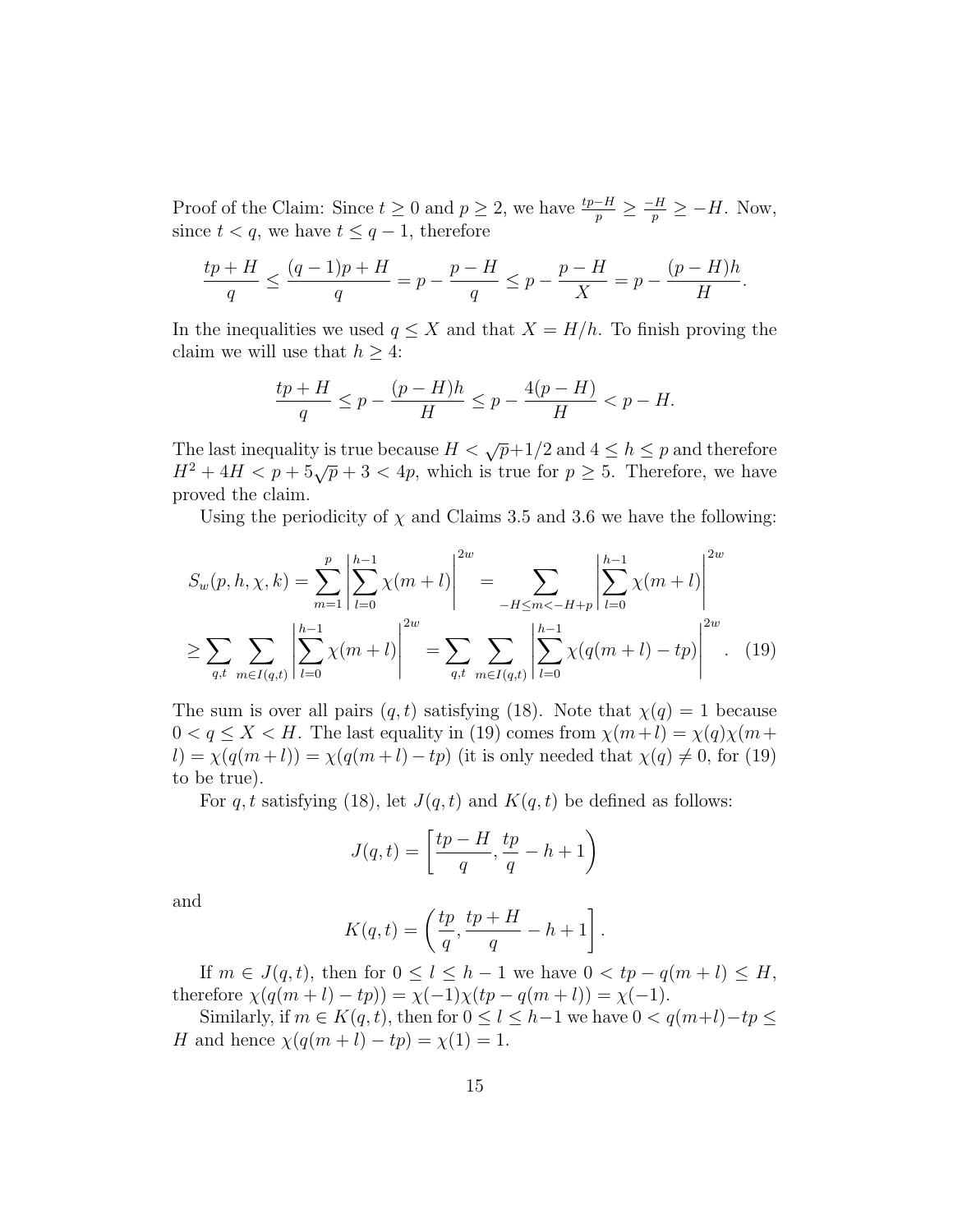Since each of  $J(q,t)$ ,  $K(q,t)$  contains at least  $\frac{H}{q}-h$  integers (note that  $q \leq$  $X=\frac{H}{h}$  $\frac{H}{h}$  and hence  $\frac{H}{q} \geq h$ ) then we can place a lower bound on  $S_w(p, h, \chi, k)$ as follows:

$$
S_w(p, h, \chi, k) \ge 2 \sum_{q,t} \left(\frac{hX}{q} - h\right) h^{2w}
$$
  
=  $2h^{2w+1} \left(X \sum_{1 \le q \le X} \frac{\phi(q)}{q} - \sum_{1 \le q \le X} \phi(q)\right) \ge 2AX^2 h^{2w+1} \left(1 - \frac{1}{2AX}\right).$  (20)

The last inequality being Lemma 3.1. Once we make the substitution of  $X = \frac{H}{h}$  we get the desired inequality.

If  $-1$  is a k-th power mod p, we can improve (20). Instead of using  $J(q, t)$ and  $K(q, t)$ , we simply consider the interval

$$
L(q,t) = \left[\frac{tp-H}{q}, \frac{tp+H}{q} - h + 1\right].
$$

If  $m \in L(q, t)$ , then for  $0 \leq l \leq h - 1$ , we have  $-H \leq q(m + l) - tp \leq H$ , and hence  $\chi(q(m+l)-tp) = 1$  unless  $q(m+l) = tp$ . Since  $q > t \geq 0$ , then  $0\leq m+l=\frac{t}{a}$  $\frac{t}{q}p < p$ . But  $p \mid q(m+l)$  implies that  $m+l=0$ , and so  $t=0$ . Because of the coprimality condition,  $t = 0$  implies  $q = 1$ . In this latter case, we omit those values of m for which there is an l with  $m + l = 0$ , and we get

$$
S_w(p, h, \chi, k) \ge \sum_{-H \le m \le -h} h^{2w} + \sum_{1 \le m \le H-h+1} h^{2w} + \sum_{\substack{q, t \\ q>1}} \sum_{m \in L(q, t)} h^{2w}
$$
  
 
$$
\ge (2(H-h) + 1) h^{2w} + \sum_{1 < q \le X} \sum_{\substack{0 \le t < q \\ \gcd(t, q) = 1}} \left(\frac{2H}{q} - h\right) h^{2w}.
$$

From this and  $X = \frac{H}{h}$  $\frac{H}{h}$ , it follows that if  $-1$  is a k-th power mod p, then

$$
S_w(p, h, \chi, k) \ge h^{2w+1} \left( 2X \sum_{1 \le q \le X} \frac{\phi(q)}{q} - \sum_{1 \le q \le X} \phi(q) - 1 + \frac{1}{h} \right)
$$
  
 
$$
\ge 3AX^2 h^{2w+1} \left( 1 - \frac{\frac{\log x}{3} + 3}{3AX} - \frac{1}{3AX^2} + \frac{1}{3AX^2h} \right).
$$

The last inequality comes from Lemma 3.2. Once we make the substitution of  $X = \frac{H}{h}$  we get the desired inequality.  $\Box$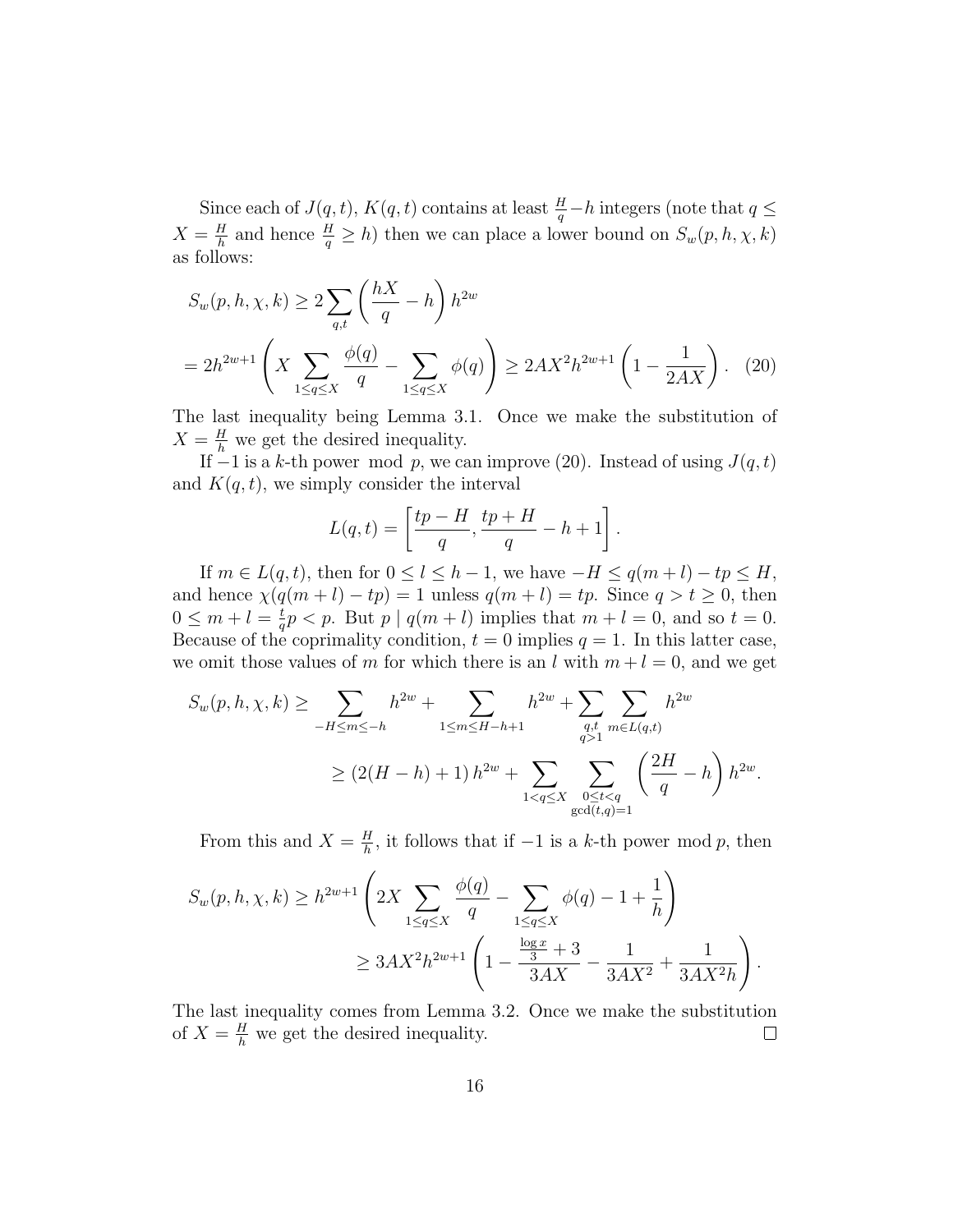#### 4. Main theorem

Before we prove our main theorem, we need a lemma:

**Lemma 4.1.** Let p be a prime. Let  $k > 1$  be an integer such that  $k \mid p-1$ . If  $d = \gcd(k, \frac{p-1}{2})$  and  $d \ge 2$ , then  $-1$  is a d-th power mod p and furthermore  $g(p, k) \leq g(p, d)$ .

*Proof.* Let r be a primitive root mod p. Then  $r^{\frac{p-1}{2}} \equiv -1 \mod p$ . Since  $d\left|\frac{p-1}{2}\right|$  $\frac{-1}{2}$ , then −1 is a d-th power mod p. Now note that if  $a < g(p, k)$ , then a is a k-th power mod p and hence a d-th power mod p since  $d | k$ , therefore  $g(p,d) \geq g(p,k).$  $\Box$ 

Note that  $d \geq 2$  unless  $k = 2$  and  $p \equiv 3 \pmod{4}$ .

The following theorem will deal with the large cases of our main theorem. The main theorem will be split into cases after proving this theorem.

**Theorem 4.1.** Let p be an odd prime. Let  $k \geq 2$  be an integer such that  $k \mid p-1$  and let  $p \geq p_0$ . Then

$$
g(p,k) < \beta(p_0)p^{1/4}\log p,
$$

unless  $k = 2$  and  $p \equiv 3 \pmod{4}$ , in which case

$$
g(p, 2) \le \alpha(p_0) p^{1/4} \log p,
$$

where  $\beta(p_0)$  and  $\alpha(p_0)$  are constants depending only on  $p_0$  described in Table 1.

We remark that from the proof, one can show that  $\alpha(p_0) \rightarrow \sqrt{\frac{e}{8A}}$ π  $\frac{\pi}{2}\sqrt{\frac{e}{6}} = 1.05728...$  and  $\beta(p_0) \rightarrow \sqrt{\frac{e}{12A}} = \frac{\pi}{6}$ 6 √  $\overline{e} = 0.863268...$  as  $p_0 \rightarrow \infty$ .

*Proof.* Let  $\chi$  be a character mod p of order k. Assume that  $\chi(a) = 1$  for all  $1 \le a \le H$ . Let h and w be positive integers such that  $4 \le h \le H$ . Let  $X = H/h$  and let  $A = \frac{3}{\pi^2}$  $\frac{3}{\pi^2}$ . Then by Theorem 3.1

$$
S_w(p, h, \chi, k) = \sum_{m=1}^p \left| \sum_{l=0}^{h-1} \chi(m+l) \right|^{2w} \ge 2h^{2w-1} AH^2 \left( 1 - \frac{1}{2AX} \right).
$$

If  $w \leq 9h$ , we have from Theorem 1.1

$$
S_w(p, h, \chi, k) = \sum_{m=1}^p \left| \sum_{l=0}^{h-1} \chi(m+l) \right|^{2w} < \frac{(2w)!}{2^w w!} ph^w + (2w-1)p^{1/2} h^{2w}.\tag{21}
$$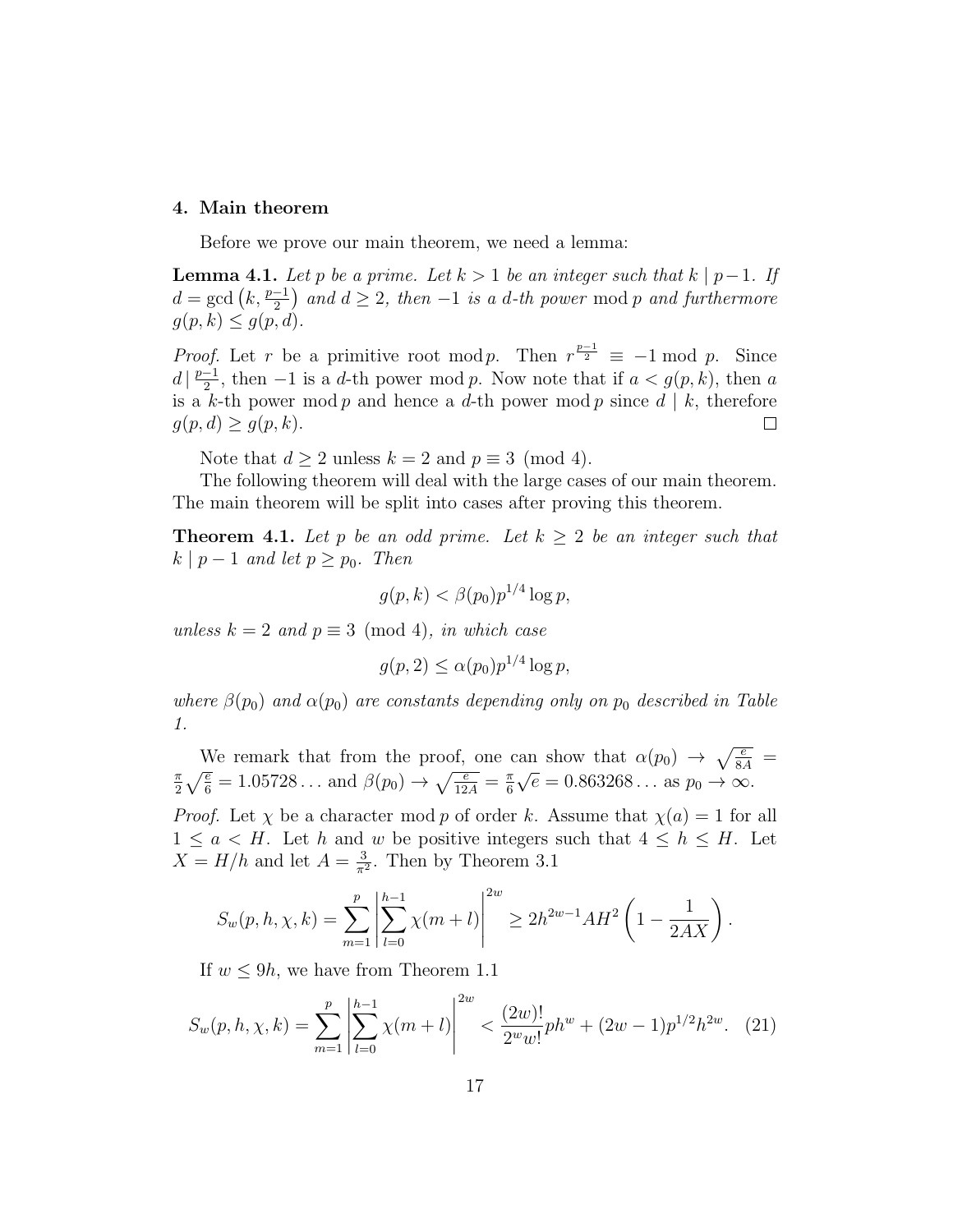| $p_0$                         | $\beta(p_0)$         | $\alpha(p_0)$ |
|-------------------------------|----------------------|---------------|
| $10^{7}$                      | 1.27188              | 1.46048       |
| $10^{8}$                      | 1.18098              | 1.39566       |
| 10 <sup>9</sup>               | 1.12507              | 1.35024       |
| $10^{10}$                     | 1.08759              | 1.31654       |
| $\overline{10}$ <sup>12</sup> | 1.04060              | 1.26945       |
| $\overline{10}^{15}$          | $\overline{1.00115}$ | 1.22520       |
| $\overline{10^{20}}$          | 0.96549              | 1.18242       |
| $10^{30}$                     | 0.93104              | 1.14029       |
| $10^{40}$                     | $\overline{0.91397}$ | 1.11938       |
| $10^{50}$                     | $\overline{0.9}0377$ | 1.10689       |
| $10^{60}$                     | 0.89699              | 1.09858       |

Table 1: Upper bound for the least k-th power non-residue mod p for  $p \geq p_0$ .

Combining these two we get that

$$
2AH^2\left(1-\frac{1}{2AX}\right) < \frac{(2w)!}{2^w w!} ph^{1-w} + (2w-1)p^{1/2}h = f(w,h),\tag{22}
$$

is true for all positive integers h and w satisfying  $4 \le h \le H$  and  $w \le 9h$ .

Note that if we want to have  $H$  as small as possible, then we want to minimize  $f(w, h)$ , because the left hand side is approximately  $2AH^2$ , so H is approximately  $\sqrt{f(w, h)/(2A)}$ , where A is a constant. To minimize  $f(w, h)$ one can use simple techniques from Calculus to figure out the best asymptotic choices of w and h. Below we have chosen h and w to match the optimal asymptotic choice and to simplify some of the difficulties that come from dealing with the fact that  $h$  and  $w$  are integers.

Let

$$
h = \left\lfloor \left( \frac{(2w)!}{2^w w!} \frac{w-1}{2w-1} \right)^{\frac{1}{w}} p^{\frac{1}{2w}} \right\rfloor + 1 \tag{23}
$$

and

$$
w = \left\lfloor \frac{\log p}{4} \right\rfloor + 1. \tag{24}
$$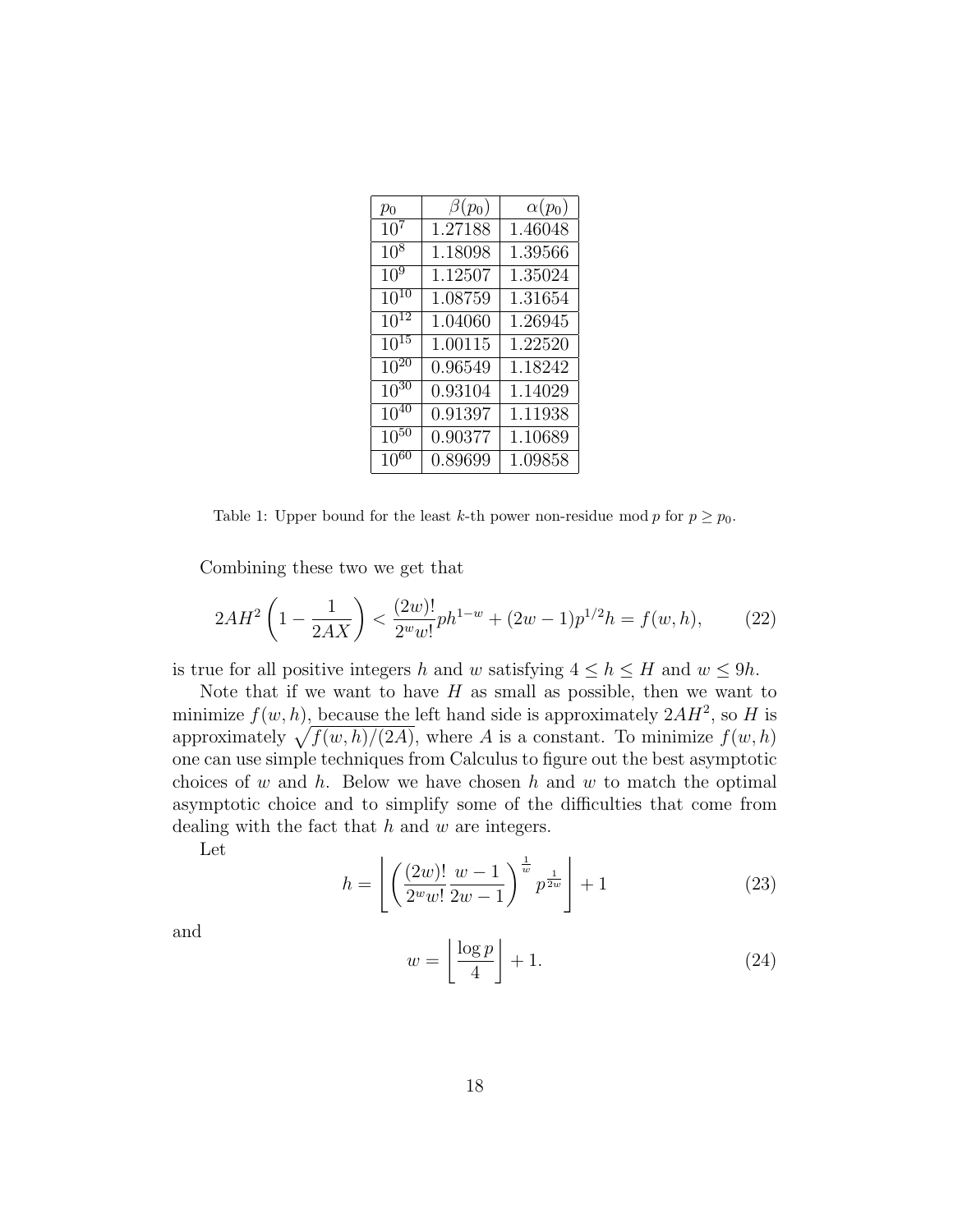Then

$$
f(w, h) = h\sqrt{p} \left( \frac{(2w)!}{2^w w!} \frac{\sqrt{p}}{h^w} + 2w - 1 \right) < h\sqrt{p} \left( 2w + 1 + \frac{1}{w - 1} \right)
$$
  

$$
< \left( \frac{(2w)!}{2^w w!} \frac{w - 1}{2w - 1} \right)^{\frac{1}{w}} \left( 2w + 1 + \frac{1}{w - 1} \right) p^{\frac{1}{2} + \frac{1}{2w}} + p^{\frac{1}{2}} \left( 2w + 1 + \frac{1}{w - 1} \right)
$$
  

$$
< \left( 2w + 1 + \frac{1}{w - 1} \right) \sqrt{p} \left( e^2 \left( \frac{(2w)!}{2^w w!} \frac{w - 1}{2w - 1} \right)^{\frac{1}{w}} + 1 \right). \tag{25}
$$

The last inequality is true because  $p^{\frac{1}{2w}} < e^2$ .

Note the following explicit inequalities on Stirling's formula [14] which will help us deal with the above expression:

$$
\left(\frac{n}{e}\right)^n \sqrt{2\pi n} e^{\frac{1}{12n+1}} < n! < \left(\frac{n}{e}\right)^n \sqrt{2\pi n} e^{\frac{1}{12n}}.
$$

Hence

$$
\left(\frac{(2w)!}{2^w w!}\right)^{\frac{1}{w}} < \left(\left(\frac{2w}{e}\right)^w \sqrt{2} \, e^{\frac{1}{24w} - \frac{1}{12w+1}}\right)^{\frac{1}{w}} = \left(\frac{2w}{e}\right) \, 2^{\frac{1}{2w}} \, e^{\frac{1}{24w^2} - \frac{1}{12w^2 + w}}.\tag{26}
$$

Combining (26) with (25) and using that  $\frac{w-1}{2w-1} < \frac{1}{2}$  we get

$$
f(w,h) < \left(2w+1+\frac{1}{w-1}\right)\sqrt{p}\left(2we^{\frac{1}{2-w}}e^{\frac{1}{24w^2}-\frac{1}{12w^2+w}}+1\right) < \left(2w+1+\frac{1}{w-1}\right)(2we+1)\sqrt{p}.
$$

Now, the right hand side is increasing in  $w$ , so we may just use an upper bound for w which would be  $\frac{\log p}{4} + 1$ . Using this upper bound yields

$$
f(w, h) < \left(\frac{e}{4}\log^2 p + \frac{5e+1}{2}\log p + 8e + 3 + \frac{8e+4}{\log p}\right)\sqrt{p}
$$
  
= 
$$
\left(\frac{e}{4} + \frac{5e+1}{2\log p} + \frac{8e+3}{\log^2 p} + \frac{8e+4}{\log^3 p}\right)\sqrt{p}\log^2 p = K(p)\sqrt{p}\log^2 p, (27)
$$

where  $K(p)$  depends on p and goes to  $\frac{e}{4}$  as  $p \to \infty$ .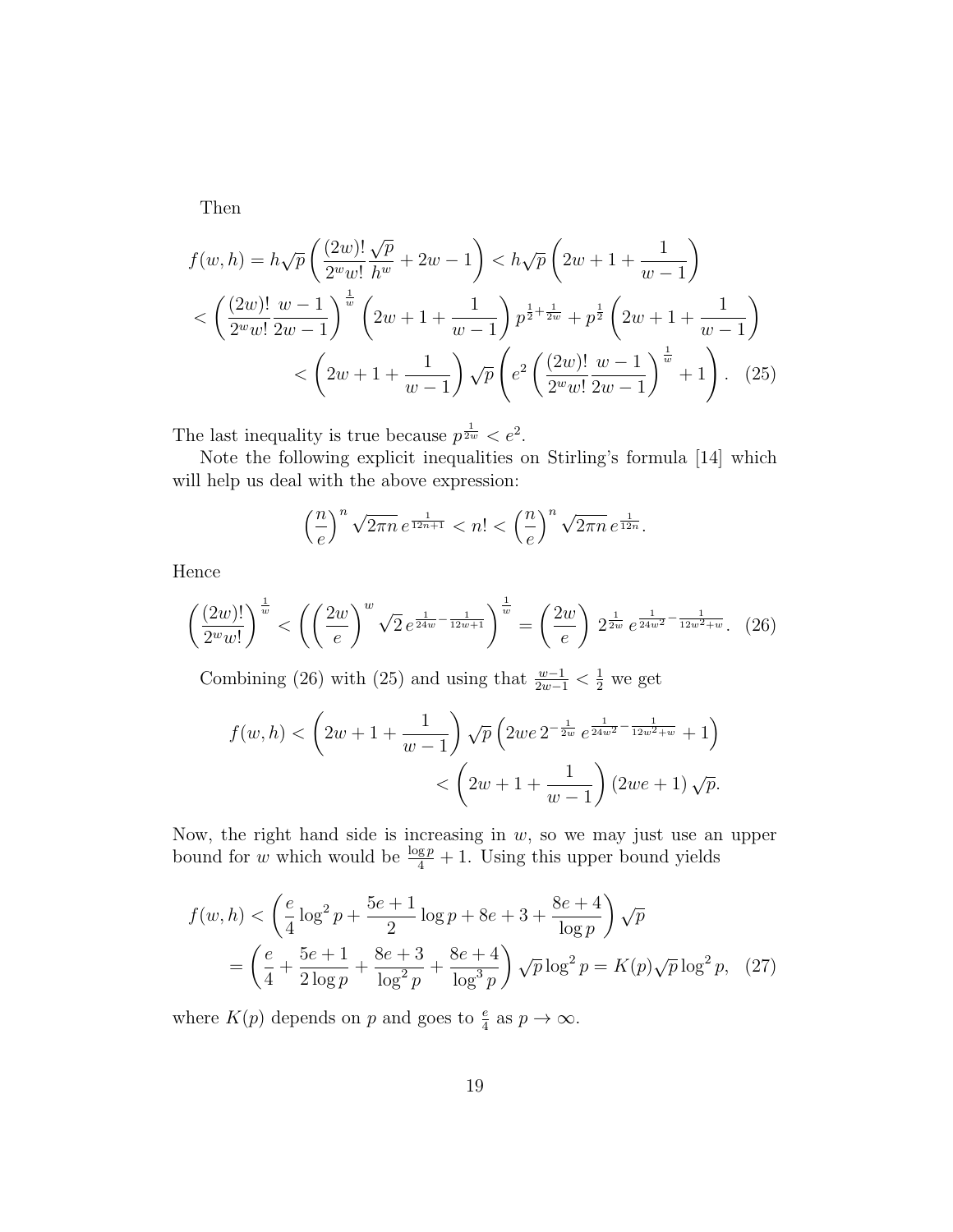Also note

$$
h < 2we + 1 < \frac{e}{2}\log p + (2e + 1) = \left(\frac{e}{2} + \frac{2e + 1}{\log p}\right)\log p.
$$

Assume  $p \ge p_0$  and  $H \ge \alpha(p_0) p^{1/4} \log p$ . We have  $\alpha(p_0) \ge \sqrt{\frac{e}{8A}}$ , hence

$$
X = \frac{H}{h} \ge \frac{\alpha(p_0)p^{1/4}\log p}{\left(\frac{e}{2} + \frac{2e+1}{\log p}\right)\log p} \ge \frac{\sqrt{\frac{e}{8A}}}{\left(\frac{e}{2} + \frac{2e+1}{\log p}\right)}p^{1/4}.
$$

Let  $X(p_0)$  be defined as

$$
X(p_0) = \frac{\sqrt{\frac{e}{8A}}}{\left(\frac{e}{2} + \frac{2e+1}{\log p_0}\right)} p_0^{1/4},
$$

and let

$$
\alpha(p_0) = \sqrt{\frac{K(p_0)}{2A\left(1 - \frac{1}{2AX(p_0)}\right)}}.
$$

The left hand side of (22) can therefore be bounded from below for  $p \ge p_0$ :

$$
2AH^2\left(1-\frac{1}{2AX}\right) \ge 2A\left(\alpha(p_0)\right)^2\sqrt{p}\log^2 p\left(1-\frac{1}{2AX(p_0)}\right)
$$
  
 
$$
\ge K(p_0)\sqrt{p}\log^2 p \ge K(p)\sqrt{p}\log^2 p > f(w,h),
$$

giving us a contradiction, proving that  $H < \alpha(p_0)p^{1/4}\log p$ , that is

$$
g(p,k) \le \alpha(p_0) p^{1/4} \log p.
$$

Now, if  $-1$  is a k-th power mod p we can do better, since by the second part of Theorem 3.1 we have

$$
S_w(p, h, \chi, k) = \sum_{m=1}^p \left| \sum_{l=0}^{h-1} \chi(m+l) \right|^{2w}
$$
  
 
$$
\geq 3h^{2w-1}AH^2 \left(1 - \frac{\frac{\log X}{3} + 3}{3AX^2} - \frac{1}{3AX^2} + \frac{1}{3AX^2h} \right).
$$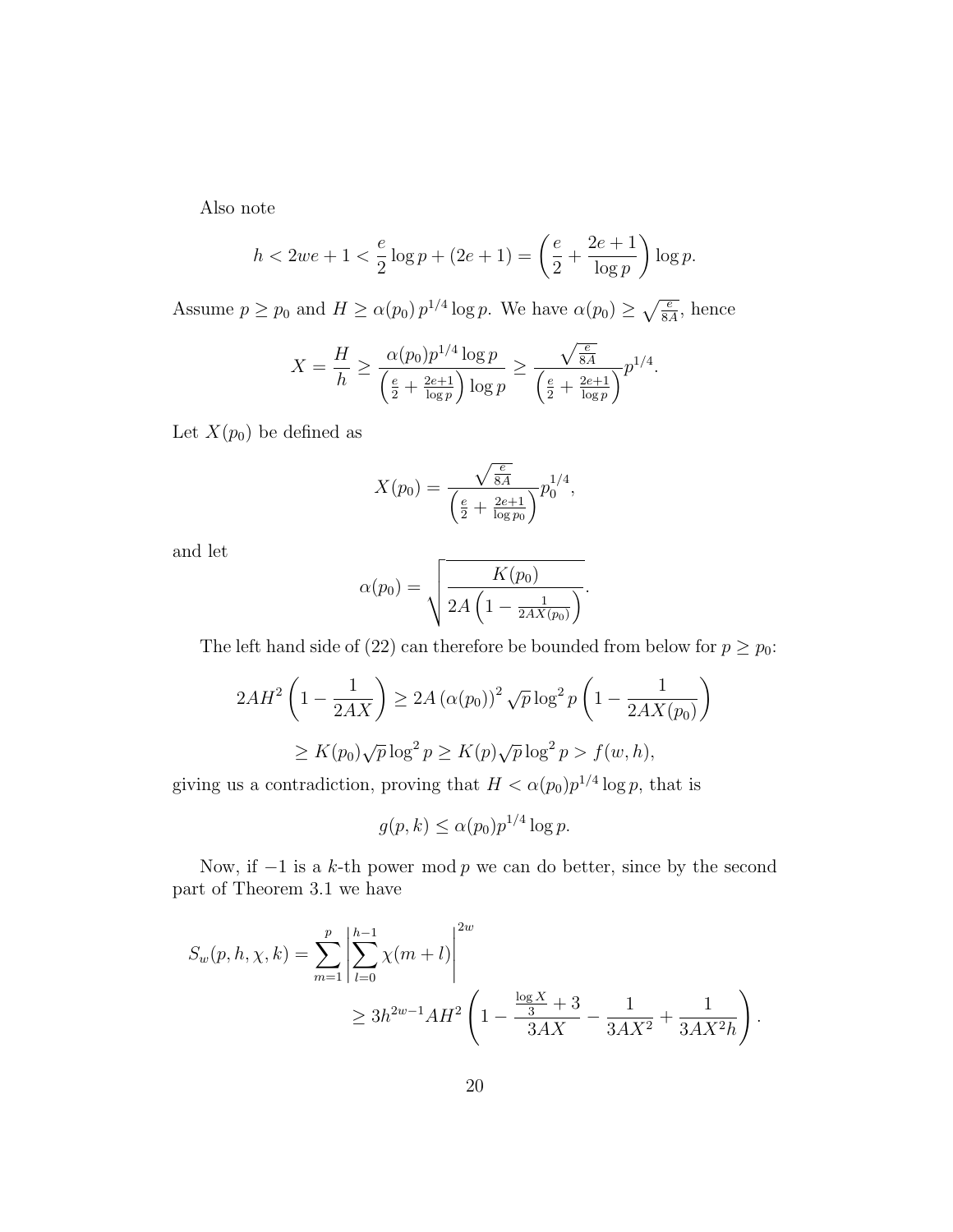Combining this with (21) we get

$$
3AH^2\left(1-\frac{\frac{\log X}{3}+3}{3AX}-\frac{1}{3AX^2}+\frac{1}{3AX^2h}\right) < f(w,h). \tag{28}
$$

Assume  $p \ge p_0$  and  $H \ge \beta(p_0) p^{1/4} \log p \ge \sqrt{\frac{e}{12A}} p^{1/4} \log p$ , then we can work just as before. Let

$$
X(p_0) = \frac{\sqrt{\frac{e}{12A}}}{\left(\frac{e}{2} + \frac{2e+1}{\log p_0}\right)} p_0^{1/4},
$$

and let

$$
\beta(p_0) \ge \sqrt{\frac{K(p_0)}{3A\left(1 - \frac{\frac{\log(X(p_0))}{3} + 3}{3AX(p_0)} - \frac{1}{3AX(p_0)^2} + \frac{1}{3AX(p_0)^2h}\right)}}.
$$

The left hand side of (28) can therefore be bounded from below for  $p \geq p_0$ :

$$
3AH^2 \left( 1 - \frac{\frac{\log X}{3} + 3}{3AX} - \frac{1}{3AX^2} + \frac{1}{3AX^2h} \right)
$$
  
\n
$$
\geq 3A \left( \beta(p_0) \right)^2 \sqrt{p} \log^2 p \left( 1 - \frac{\frac{\log \left( X(p_0) \right)}{3} + 3}{3AX(p_0)} - \frac{1}{3AX(p_0)^2} + \frac{1}{3AX(p_0)^2h} \right)
$$
  
\n
$$
\geq K(p_0) \sqrt{p} \log^2 p \geq K(p) \sqrt{p} \log^2 p > f(w, h),
$$

giving us a contradiction, proving that  $H < \beta(p_0)p^{1/4}\log p$ , that is

$$
g(p,k) \le \beta(p_0) p^{1/4} \log p.
$$

If gcd  $(k, \frac{p-1}{2}) = d > 1$ , then Lemma 4.1 implies that  $-1$  is a d-th power and

$$
g(p,k) \le g(p,d) \le \beta(p_0)p^{1/4}\log p.
$$

Note that we do need  $d > 1$  as the last inequality is only true for  $d \geq 2$ .

Since  $gcd(k, \frac{p-1}{2}) = 1$  if and only if  $k = 2$  and  $p \equiv 3 \pmod{4}$ , we conclude the statement of the theorem. The values of the table for  $\alpha(p_0)$  and  $\beta(p_0)$  were computed by plugging in the respective values of  $p_0$ .  $\Box$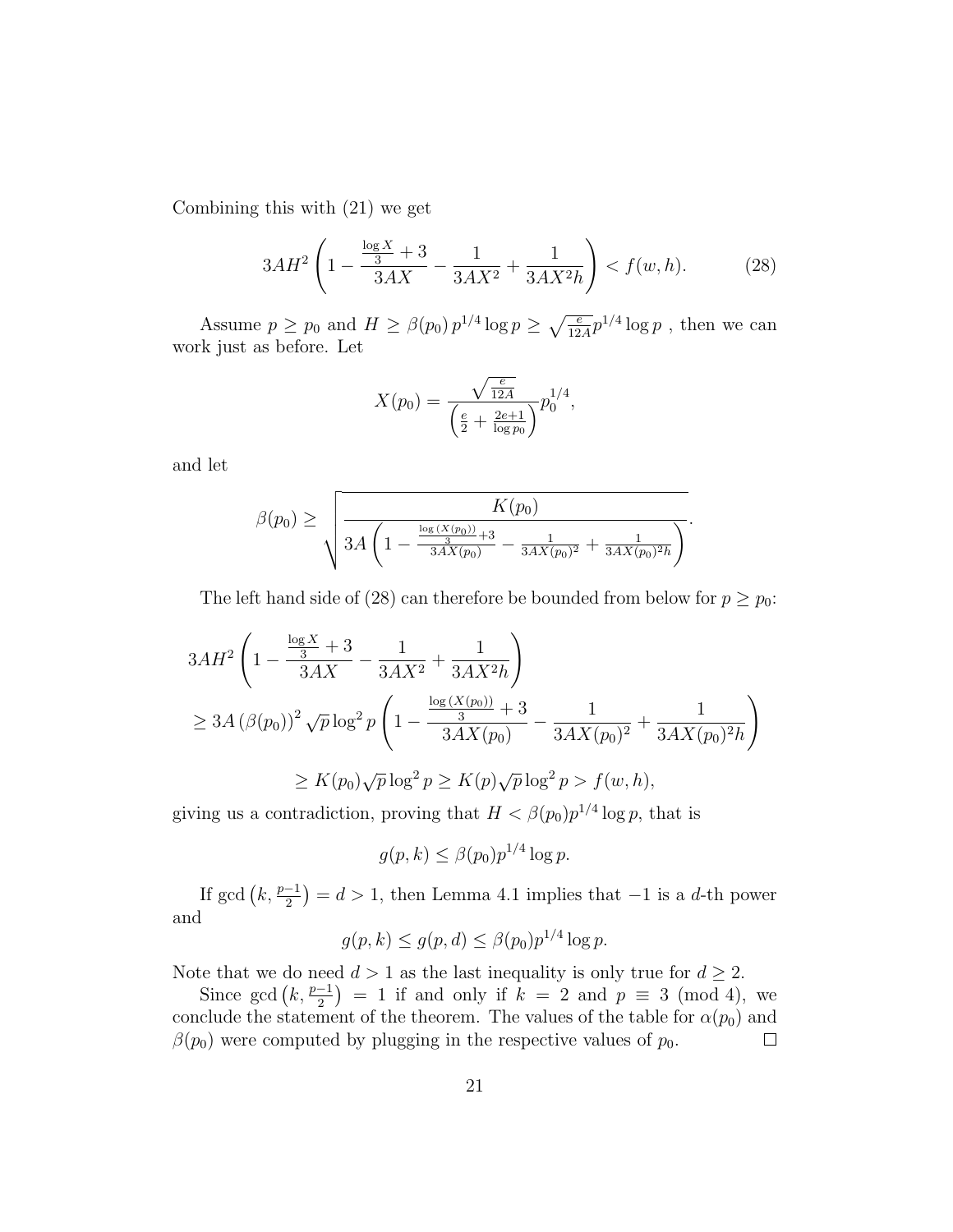We have proved the main theorem for  $p \geq 10^{60}$ . To complete the proof we'll do it in four cases:

- when  $k = 2$  and  $p \equiv 1 \pmod{4}$  with  $p \leq 10^{25}$ ,
- when  $k = 2$  and  $p \equiv 1 \pmod{4}$  or  $k \ge 3$ , where  $10^{25} < p < 10^{60}$ ,
- when  $k \geq 3$  with  $p \leq 10^{25}$ , and
- when  $k = 2$  and  $p \equiv 3 \pmod{4}$  with  $p < 10^{60}$ .

To deal with the case where  $k = 2$  and  $p \equiv 1 \pmod{4}$  we first show that either p is a  $(g(p, 2) - 1)$ -pseudosquare or  $g(p, 2) = 2$ . Let's recall what a pseudosquare is:

**Definition 4.1.** A positive integer n is called a q-pseudosquare if  $n \equiv 1$ (mod 8) is not a square and for all odd primes  $r \leq q$ , we have  $\left(\frac{n}{r}\right)$  $\frac{n}{r}$ ) = 1, where  $\left(\frac{n}{r}\right)$  $\binom{n}{r}$  is the Legendre symbol.

**Lemma 4.2.** For p a prime satisfying  $p \equiv 1 \pmod{4}$  then either p is a  $(g(p, 2) - 1)$ -pseudosquare or  $g(p, 2) = 2$ .

*Proof.* If  $p \equiv 5 \pmod{8}$  then 2 is not a square mod p, and hence  $g(p, 2) = 2$ . Therefore, we may assume that  $p \equiv 1 \pmod{8}$ . Note that by the definition of  $g(p, 2)$ , we have that  $\left(\frac{r}{p}\right)$  $\binom{r}{p}$  = 1 for all odd primes  $r < g(p, 2)$ . Now, since  $p \equiv 1 \pmod{8}$ , by quadratic reciprocity we have

$$
\left(\frac{p}{r}\right) = \left(\frac{r}{p}\right) = 1.
$$

Therefore p is a  $(g(p, 2) - 1)$ -pseudosquare.

**Proposition 4.1.** Let p be a prime such that  $p \equiv 1 \pmod{4}$  and  $p \leq 10^{25}$ . Then

$$
g(p, 2) \le 0.9p^{1/4} \log p.
$$

*Proof.* If  $p \equiv 5 \pmod{8}$ , then  $g(p, 2) = 2$  and hence  $g(p, 2) \leq 0.9p^{1/4} \log p$  as long as  $p \geq 5$ , which is true. Therefore, we may assume  $p \equiv 1 \pmod{8}$ . We know from Lemma 4.2 that p is a  $(g(p, 2) - 1)$ -pseudosquare. In [16], it was shown that for  $q \geq 379$ , 379-pseudosquares are greater than  $10^{25}$ . Therefore if  $g(p, 2) \ge 379$ , then  $p \ge 10^{25}$ .

 $\Box$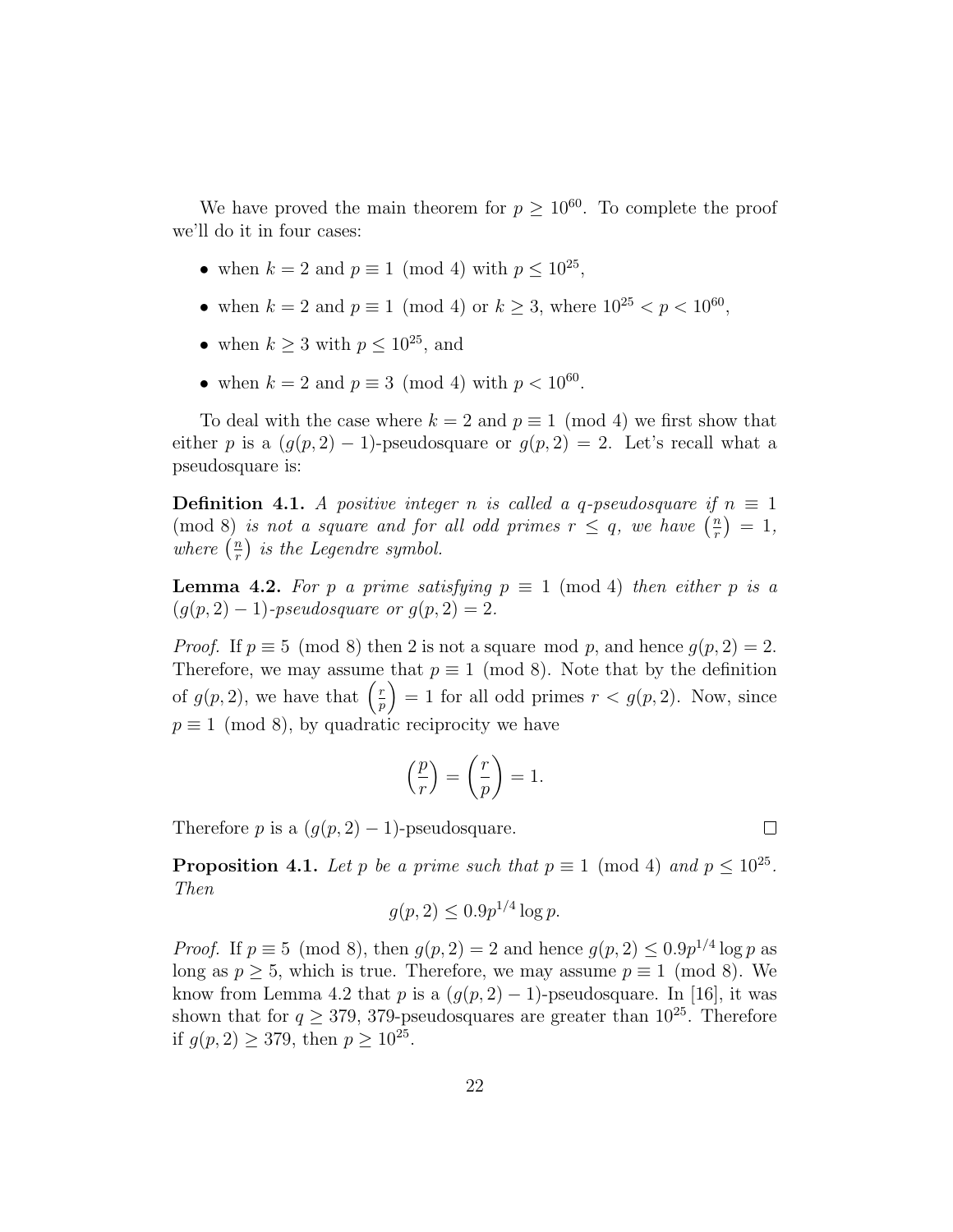| w  | n   | п                              | W  | n   | ŋ                    | w  | n   |                                |
|----|-----|--------------------------------|----|-----|----------------------|----|-----|--------------------------------|
| 16 | 76  | $[10^{25}, 10^{27}]$           |    | 85  | $[10^{27}, 10^{29}]$ |    | 99  | $[10^{29}, 10^{31}]$           |
| 18 | 106 | $\overline{[10^{31},10^{33}]}$ | 18 | 121 | $[10^{33}, 10^{35}]$ | 21 | 116 | $\overline{[10^{35},10^{38}]}$ |
| 22 | 131 | $[10^{38}, 10^{41}]$           | 25 | 134 | $[10^{41}, 10^{44}]$ | 29 | 132 | $[10^{44}, 10^{47}]$           |
| 30 | 141 | $[10^{47}, 10^{50}]$           | 31 | 159 | $[10^{50}, 10^{54}]$ | 34 | 168 | $[10^{54}, 10^{58}]$           |
| 34 | 180 | $[10^{58}, 10^{60}]$           |    |     |                      |    |     |                                |

Table 2: Values of h and w chosen to prove that  $g(p, 2) \leq 0.9p^{1/4} \log p$  whenever  $p \equiv 1$ (mod 4) and  $10^{25} \le p \le 10^{60}$ . As an example on how to read the table: when  $w = 16$  and  $h = 76$ , then  $\gamma(p, w, h) < 0.9$  for all  $p \in [10^{25}, 10^{27}]$ .

Since the solution to  $0.9p^{1/4}$  log  $p = 379$  is below 900000, then we need only check up to 900000 for the cases where  $g(p, 2) \leq 379$ . A simple loop in the computer confirms that for all these cases we have  $g(p, 2) \leq 0.9p^{1/4} \log p$ , completing the proof of the proposition.  $\Box$ 

**Proposition 4.2.** Let p be prime such that  $10^{25} < p < 10^{60}$ . If  $p \equiv 1$ (mod 4) and  $k = 2$  or if  $k \ge 3$ , then  $g(p, k) \le 0.9p^{1/4} \log p$ .

*Proof.* To deal with this gap, we'll choose particular w's and h's in  $f(w, h)$ (see  $(22)$ ) instead of the values of h and w chosen in Theorem 4.1.

Let  $A = \frac{3}{\pi^2}$  as before

$$
X(p) = \frac{\sqrt{\frac{e}{12A}}}{h} p^{1/4}.
$$

Let  $\gamma(p, w, h)$  be defined in the following way:

$$
\gamma(p, w, h) = \sqrt{\frac{f(w, h)}{3A\sqrt{p}\log^2 p\left(1 - \frac{\frac{\log(X(p))}{3} + 3}{3A(X(p))} - \frac{1}{3A(X(p))^2} + \frac{1}{3A(X(p))^2h}\right)}}.
$$

Then by similar arguments as in Theorem 4.1, we have that  $g(p, k)$  is less than  $\gamma(p, h, w)p^{1/4}\log p$ . Hence, all we want is for  $\gamma(p, h, w)$  to be less than or equal to 0.9. We'll attack this by picking particular  $h$ 's and  $w$ 's in different intervals. To check whether  $\gamma(p, h, w) \leq 0.9$ , we need only check the endpoints of the intervals since  $\gamma(p, h, w)$  is concave up. Table 2 completes the proof.  $\Box$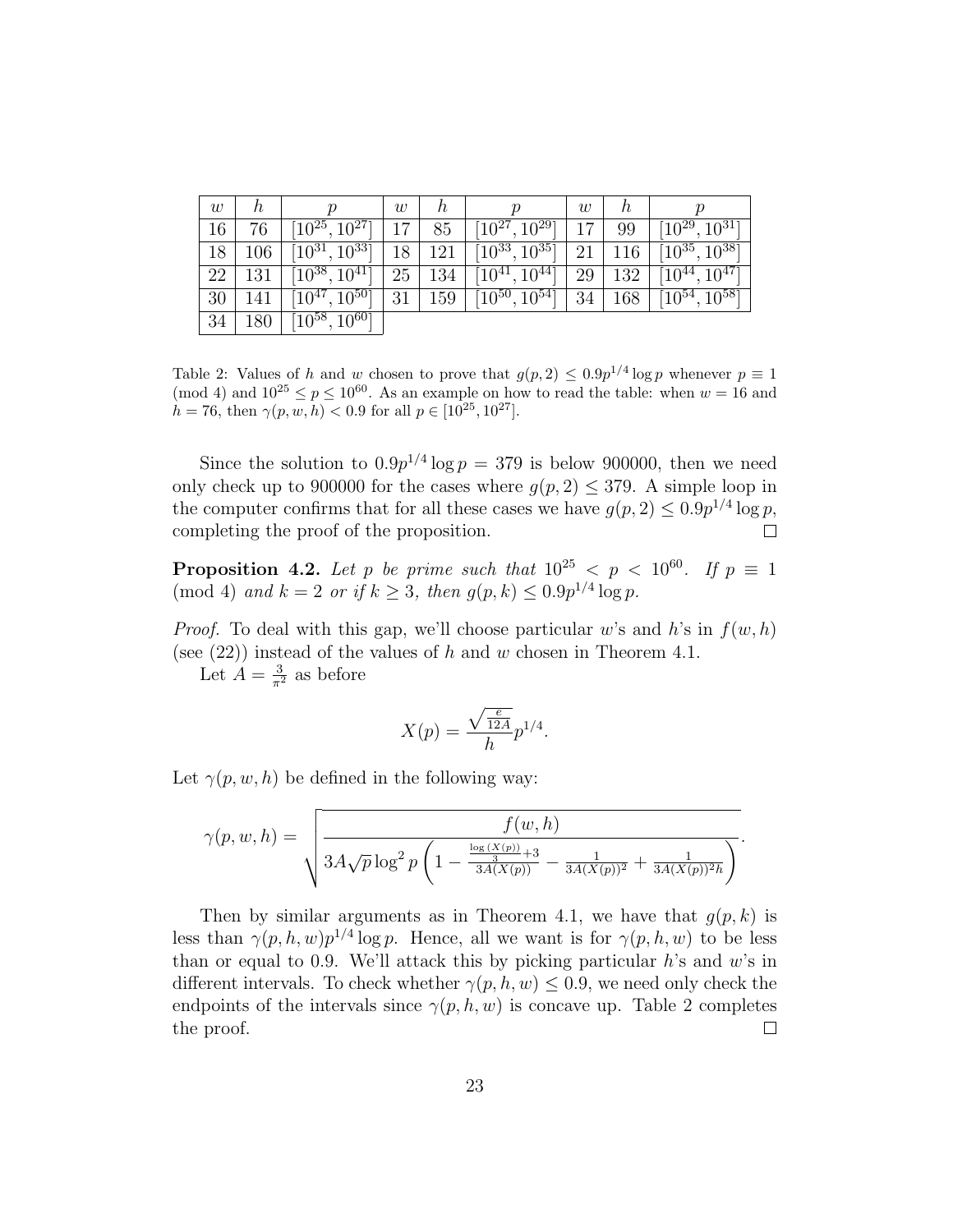**Remark 4.1.** The method can also yield  $g(p, 2) \leq 0.87p^{1/4} \log p$  when  $p \equiv 1$ (mod 4). However, it would require a much longer table to fill up the intervals all the way up to  $10^{310}$ . It is also worth noting that if we started at  $10^7$ instead of  $10^{25}$  (i.e., if we didn't have the result on pseudosquares), then the inequality we would get would be  $g(p, 2) \leq 0.93p^{1/4} \log p$ , which is not much worse. Thus, the main ingredient in the improvement over Norton is not computational power, but improving the upper bound on the Burgess inequality.

**Proposition 4.3.** Let  $p \leq 10^{25}$  be a prime, and let  $k \geq 3$  be an integer. Then

$$
g(p,k) \le 0.9p^{1/4}\log p.
$$

*Proof.* Note that an upper bound for the least  $k$ -th power non-residue is the least primitive root mod p, since a primitive root cannot be a k-th power. Running a loop where we check the least primitive root over primes up to 10<sup>5</sup> reveals that the only examples where the primitive root is greater than  $0.9p^{1/4}\log p$  are  $p=2,3,7$  and 191. For  $p=2$ , it doesn't make sense to define k-th power non-residue. For  $p = 3$  it only makes sense when  $k = 2$ , but  $k \geq 3$ . For  $p = 7$  it makes sense for  $k = 2$  and  $k = 3$ . Since  $k \geq 3$ , we are left with the  $k = 3$  case. For  $k = 3$ , the least cubic non-residue is  $2 < (0.9)7^{1/4}$  log 7. To check what happens with  $p = 191$ , I ran a program looping over the possible k's (divisors of 190) and found that the least  $k$ -th power non-residue is 2 for all k | p − 1 with  $k \geq 3$ . Therefore, for  $k \geq 3$ and  $p \leq 10^5$ ,  $g(p, k) \leq 0.9p^{1/4} \log p$ . Therefore we are now in the case where  $10^5 \le p \le 10^{25}$ .

Let's recall  $(9)$ :

$$
S_w(p, h, \chi, k) = \sum_{m=1}^p \left| \sum_{l=0}^{h-1} \chi(m+l) \right|^{2w} < c_w(h, k) ph^w + (2w - 1)p^{1/2}h^{2w}.
$$

Since  $c_w(h, k)$  is decreasing on k and  $k \geq 3$ , we can replace  $c_w(h, k)$  by  $c_w(h, 3)$ . Let  $f_2(w, h)$  be defined as

$$
f_2(w,h) := h\sqrt{p}\left(2w - 1 + c_w(h,3)\frac{\sqrt{p}}{h^w}\right)
$$
  
=  $h\sqrt{p}\left(2w - 1 + \sum_{d=0}^{\left\lfloor \frac{w}{3} \right\rfloor} \left(\left(\frac{w!}{d!(3!)^d}\right)^2 \left(\frac{\sqrt{p}}{h^{d+w}(w-3d)!}\right)\right)\right).$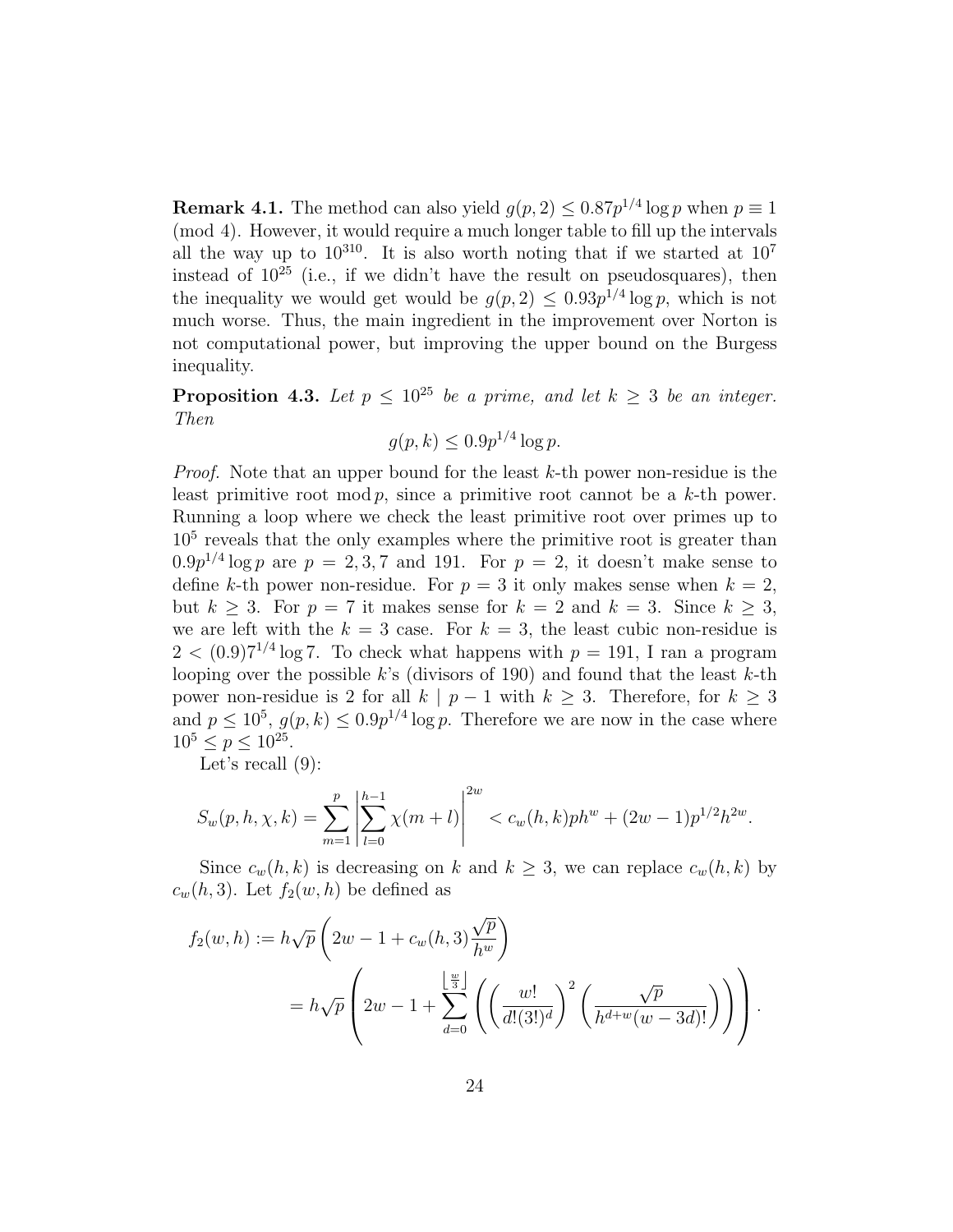| $\boldsymbol{w}$ | h  |                      |
|------------------|----|----------------------|
| 3                | 12 | $[10^5, 10^7]$       |
|                  | 16 | $[10^7, 10^9]$       |
| 6                | 21 | $[10^9, 10^{12}]$    |
| 8                | 37 | $[10^{12}, 10^{18}]$ |
| 12               | 47 | $[10^{18}, 10^{25}]$ |

Table 3: Values of h and w chosen to prove that  $g(p, k) \leq 0.9p^{1/4} \log p$  whenever  $k \geq 3$ and  $10^5 \le p \le 10^{25}$ . As an example on how to read the table: when  $w = 6$  and  $h = 21$ , then  $\gamma_2(p, w, h) < 0.9$  for all  $p \in [10^9, 10^{12}]$ .

Then by Theorem 3.1 combined with (9), we have that the inequality (28) becomes

$$
3AH^2\left(1-\frac{\frac{\log X}{3}+3}{3AX}-\frac{1}{3AX^2}+\frac{1}{3AX^2h}\right) < f_2(w,h),
$$

where A is the constant we've been using,  $H \le g(p, k)$  and  $X = \frac{H}{h}$  $\frac{H}{h}$ . Now, let

$$
X(p) = \frac{\sqrt{\frac{e}{12A}}}{h} p^{1/4}.
$$

Let  $\gamma_2(p, w, h)$  be defined in the following way:

$$
\gamma_2(p, w, h) = \sqrt{\frac{f_2(w, h)}{3A\sqrt{p}\log^2 p\left(1 - \frac{\frac{\log(X(p))}{3} + 3}{3A(X(p))} - \frac{1}{3A(X(p))^2} + \frac{1}{3A(X(p))^2h}\right)}}.
$$

Then by similar arguments as in Theorem 4.1, we have that  $q(p, k)$  is less than  $\gamma_2(p, h, w)p^{1/4}\log p$ . Hence, all we want is for  $\gamma_2(p, h, w)$  to be less than or equal to 0.9. We'll attack this by picking particular  $h$ 's and  $w$ 's in different intervals. Table 3 completes the proof of the interval  $10^5 \le p \le 10^{25}$ .  $\Box$ 

**Proposition 4.4.** Let  $p > 3$  be a prime such that  $p \equiv 3 \pmod{4}$  and  $p <$ 10<sup>60</sup>. Then

$$
g(p, 2) \leq 1.1p^{1/4} \log p.
$$

*Proof.* Running a loop over primes  $p \equiv 3 \pmod{4}$  up to  $10^7$  reveals that there is only one counter example,  $p = 3$ . Hence for  $3 < p \leq 10^7$ ,  $g(p, 2) \leq$  $1.1p^{1/4}\log p$ .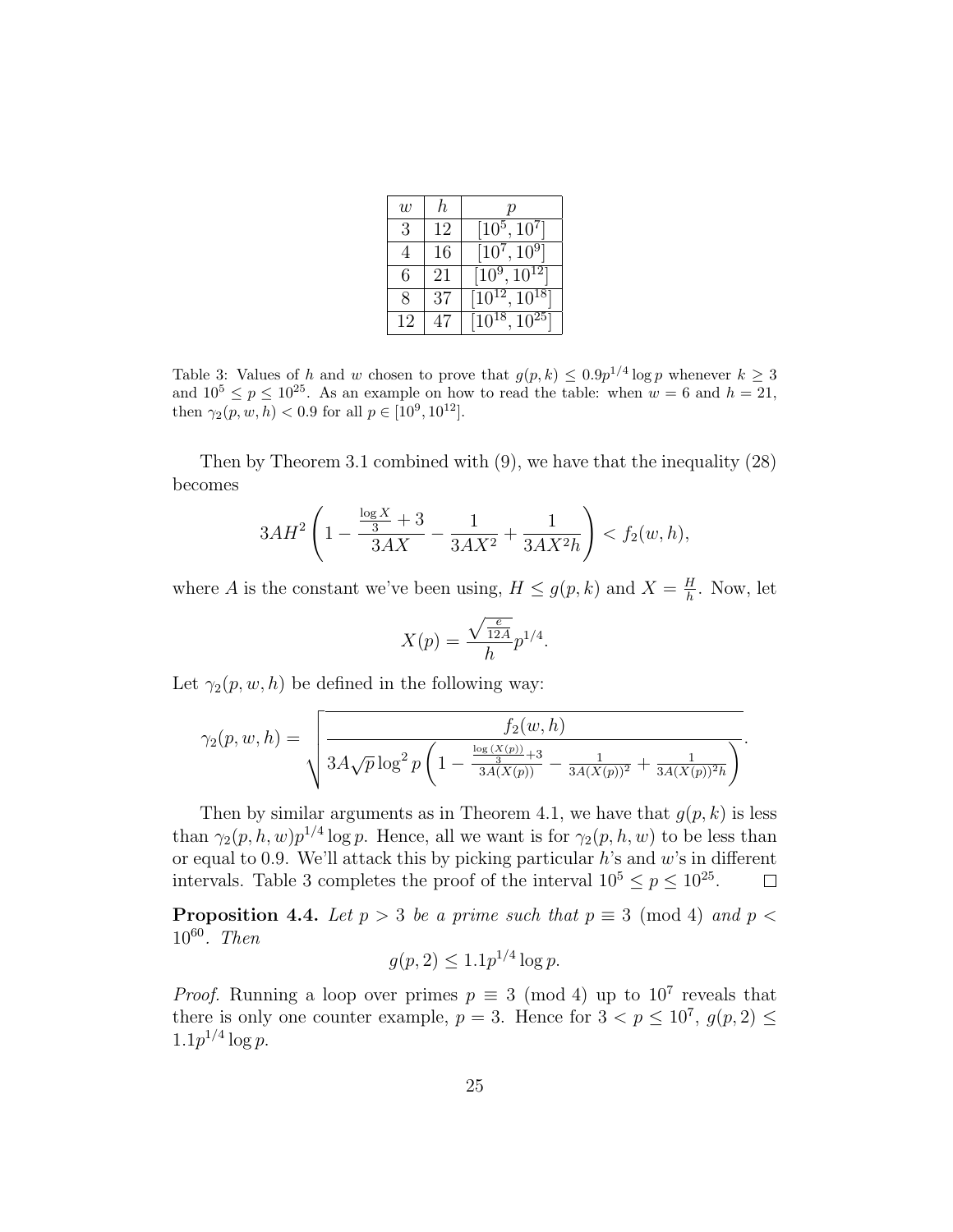| w  | $\boldsymbol{h}$ | $\,p$                         | w  | $\hbar$ | $\mathcal{p}$                   | $\boldsymbol{w}$ | $\boldsymbol{h}$ | $\mathcal{p}$                   |
|----|------------------|-------------------------------|----|---------|---------------------------------|------------------|------------------|---------------------------------|
| 4  | 21               | $[10^7, 10^{7.6}]$            | 5  | 21      | $[10^{7.6}, 10^8]$              | 5                | 24               | $[10^8, 10^9]$                  |
| 6  | 25               | $[10^9, 10^{10}]$             | 7  | 27      | $[10^{10}, 10^{11}]$            |                  | 34               | $[10^{11}, 10^{12}]$            |
| 8  | 35               | $[10^{12}, 10^{13}]$          | 9  | 36      | $\overline{[10^{13}, 10^{14}]}$ | 8                | 44               | $[10^{14}, 10^{15}]$            |
| 8  | 55               | $[10^{15}, 10^{16}]$          | 9  | 56      | $[10^{16}, 10^{17}]$            | 9                | 64               | $[10^{17}, 10^{18}]$            |
| 10 | 64               | $\sqrt{10^{18}}, 10^{19}$     | 12 | 60      | $[10^{19}, 10^{21}]$            | 13               | 67               | $[10^{21}, 10^{23}]$            |
| 14 | 75               | $\overline{10}^{23}, 10^{25}$ | 16 | 77      | $[10^{25}, 10^{27}]$            | 17               | 85               | $[10^{27}, 10^{29}]$            |
| 18 | 93               | $[10^{29}, 10^{31}]$          | 19 | 100     | $[10^{31}, 10^{33}]$            | 20               | 108              | $[\overline{10}^{33}, 10^{36}]$ |
| 21 | 121              | $[10^{36}, 10^{39}]$          | 24 | 125     | $[10^{39}, 10^{42}]$            | 25               | 140              | $[10^{42}, 10^{45}]$            |
| 27 | 148              | $[10^{45}, 10^{48}]$          | 28 | 163     | $\overline{10}^{48}, 10^{51}$   | 29               | 177              | $[10^{51}, 10^{54}]$            |
| 30 | 192              | $[10^{54}, 10^{58}]$          | 31 | 200     | $\overline{10^{58}, 10^{60}}$   |                  |                  |                                 |

Table 4: Values of h and w chosen to prove that  $g(p, 2) \leq 1.1p^{1/4} \log p$  whenever  $p \equiv 3$ (mod 4) and  $10^7 \le p \le 10^{60}$ . As an example on how to read the table: when  $w = 10$  and  $h = 64$ , then  $\gamma_3(p, w, h) < 1.1$  for all  $p \in [10^{18}, 10^{19}]$ .

Therefore we are now in the case where  $10^7 < p < 10^{60}$ . To deal with this gap, we'll follow the same strategy as in Proposition 4.1, which is to choose particular w's and h's in  $f(w, h)$  and fill up gaps.

As in the proof of Proposition 4.1, let A be the constant we've been using and let

$$
X(p) = \frac{\sqrt{\frac{e}{8A}}}{h} p^{1/4}.
$$

Let  $\gamma_3(p, w, h)$  be defined in the following way:

$$
\gamma_3(p, w, h) = \sqrt{\frac{f(w, h)}{2A\sqrt{p}\log^2 p\left(1 - \frac{1}{2AX(p)}\right)}}.
$$

Then by similar arguments as in Theorem 4.1, we have that  $g(p, 2)$  is less than  $\gamma_3(p, h, w)p^{1/4}\log p$ . Hence, all we want is for  $\gamma_3(p, h, w)$  to be less than or equal to 1.1. We'll attack this by picking particular  $h$ 's and  $w$ 's in different intervals. To check whether  $\gamma_3(p, h, w) \leq 1.1$ , we need only check the endpoints of the intervals, since  $\gamma_3(p, h, w)$  is concave up. Table 4 completes the proof.  $\Box$ 

Combining Propositions (4.1), (4.2), (4.3) and (4.4) yields Theorem 1.2.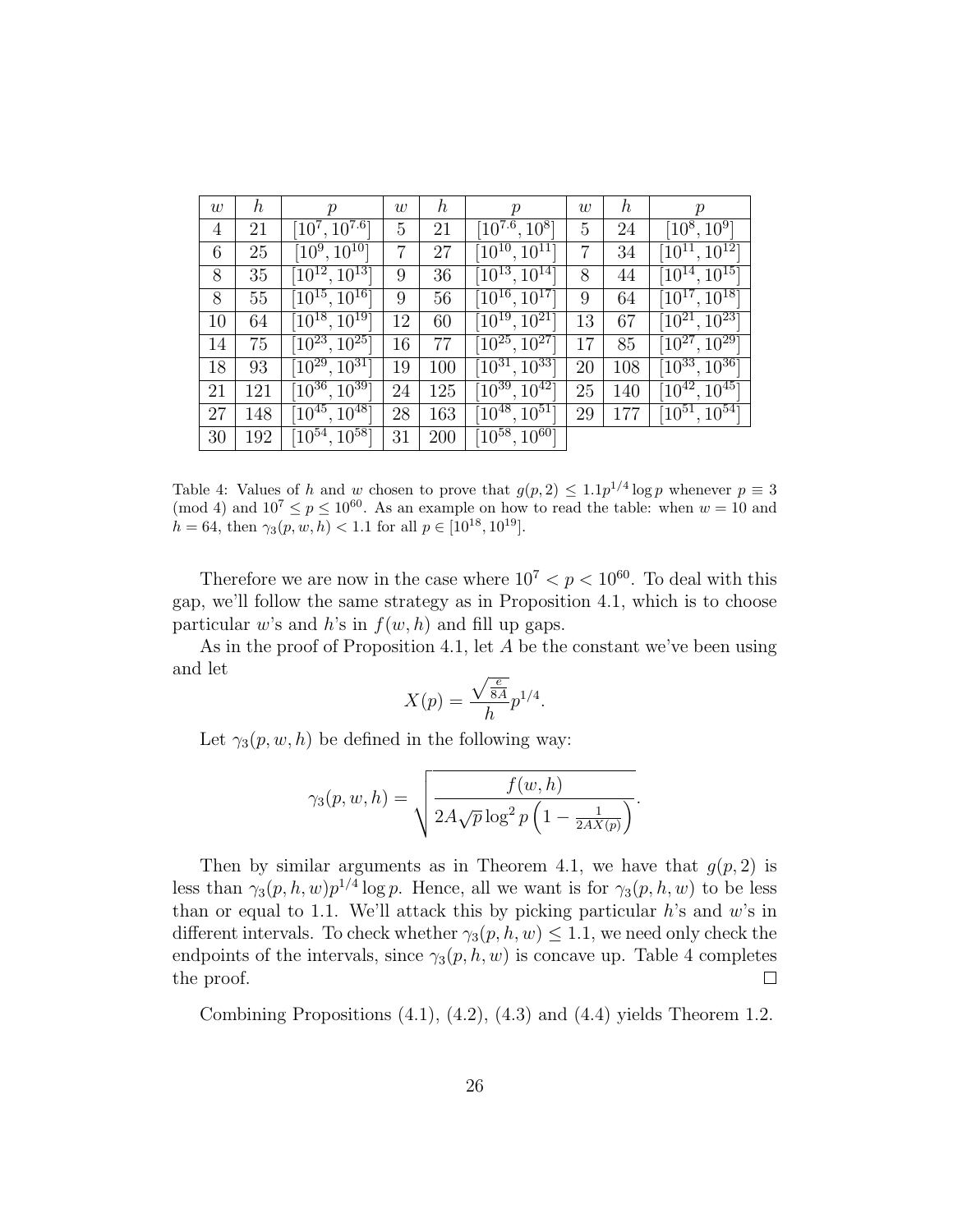#### 5. Acknowledgements

I would like to thank my advisor Carl Pomerance for his guidance. He has been the driving force of my research. I would also like to thank Paul Pollack for pointing out Hildebrand's lecture notes and commenting on a draft of this paper. Finally, I'd like to thank the anonymous referee for his excellent suggestions that improved this paper.

#### 6. Bibliography

- [1] N. C. Ankeny. The least quadratic non residue. Ann. of Math. (2), 55:65–72, 1952.
- [2] E. Bach. Explicit bounds for primality testing and related problems. Math. Comp., 55(191):355–380, 1990.
- [3] A. R. Booker. Quadratic class numbers and character sums. Math. Comp., 75(255):1481–1492 (electronic), 2006.
- $[4]$  A. A. Buhštab  $[A, A]$ . Buchstab. On those numbers in an arithmetic progression all prime factors of which are small in order of magnitude. Doklady Akad. Nauk SSSR (N.S.), 67:5–8, 1949.
- [5] D. A. Burgess. The distribution of quadratic residues and non-residues. Mathematika, 4:106–112, 1957.
- [6] D. A. Burgess. On character sums and primitive roots. Proc. London Math. Soc. (3), 12:179–192, 1962.
- [7] D. A. Burgess. A note on the distribution of residues and non-residues. J. London Math. Soc., 38:253–256, 1963.
- [8] H. Davenport and P. Erdös. The distribution of quadratic and higher residues. Publ. Math. Debrecen, 2:252–265, 1952.
- [9] A. Hildebrand. Introduction to Analytic Number Theory Lecture Notes. 2005.
- [10] Y. Lamzouri, X. Li and K. Soundararajan. Conditional bounds for the least quadratic non-residue and related problems. arXiv:1309.3595 [math.NT]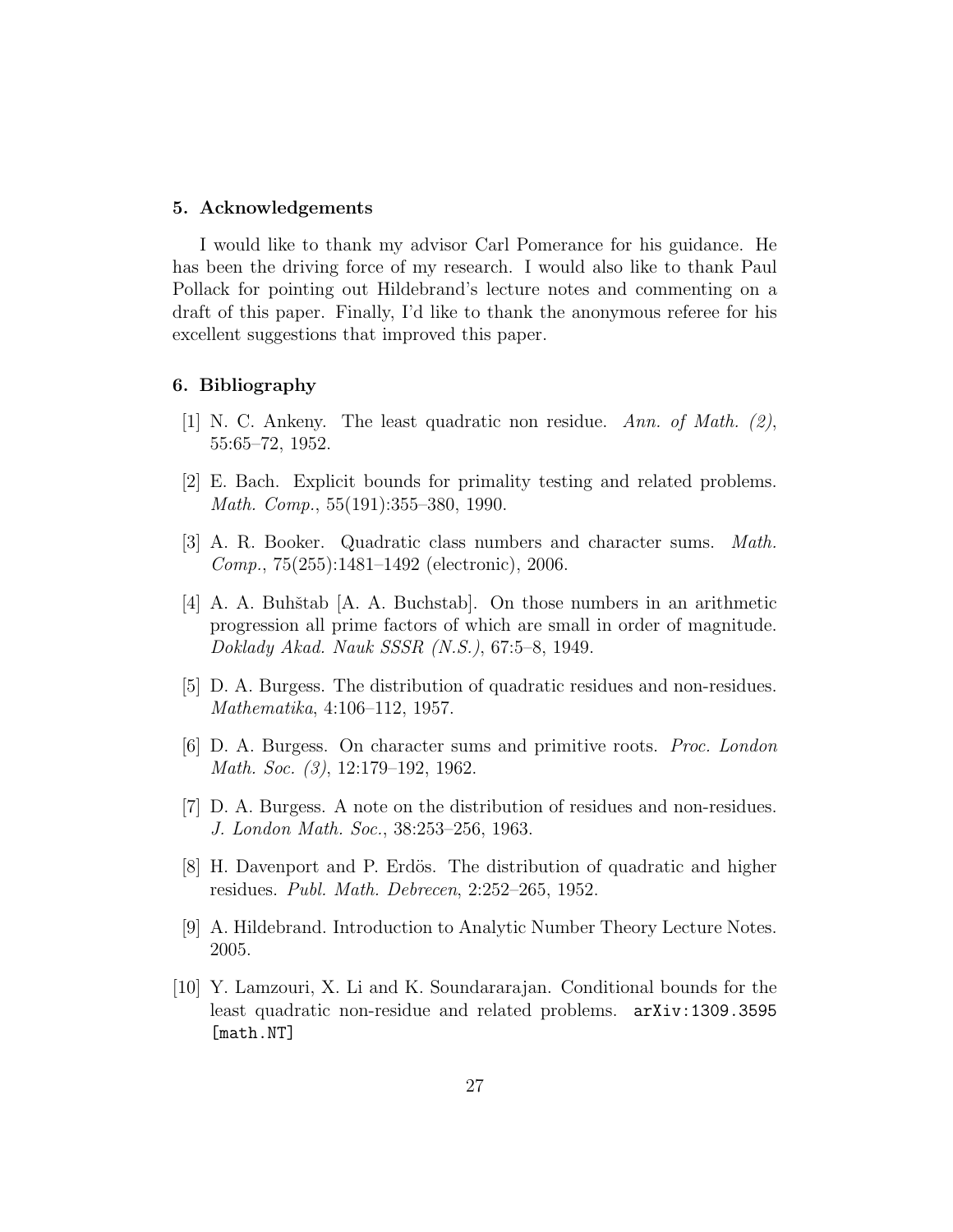- $[11]$  K. K. Norton. Numbers with small prime factors, and the least kth power non-residue. Memoirs of the American Mathematical Society, No. 106. American Mathematical Society, Providence, R.I., 1971.
- [12] K. K. Norton. Bounds for sequences of consecutive power residues. I. In Analytic number theory (Proc. Sympos. Pure Math., Vol. XXIV, St. Louis Univ., St. Louis, Mo., 1972), pages 213–220. Amer. Math. Soc., Providence, R.I., 1973.
- [13] P. Pollack and E. Treviño. The primes that Euclid forgot. *Amer. Math.* Monthly, 121:433-437, 2014.
- [14] H. Robbins. A remark on Stirling's formula. Amer. Math. Monthly, 62:26–29, 1955.
- [15] W. M. Schmidt. Equations over finite fields. An elementary approach. Lecture Notes in Mathematics, Vol. 536. Springer-Verlag, Berlin, 1976.
- [16] J. P. Sorenson. Sieving for pseudosquares and pseudocubes in parallel using doubly-focused enumeration and wheel datastructures. In Algorithmic number theory, volume 6197 of Lecture Notes in Comput. Sci., pages 331–339. 2010.
- [17] E. Treviño. Numerically explicit estimates for character sums. 2011. Thesis (Ph.D.)–Dartmouth College.
- [18] E. Trevi˜no. The Burgess inequality and the least k-th power non-residue. Submitted.
- [19] E. Trevi˜no. On the maximum number of consecutive integers on which a character is constant. Moscow Journal of Combinatorics and Number Theory 2012, vol.2, iss. 1, pp. 56-72.
- [20] I. M. Vinogradov. Selected works. Springer-Verlag, Berlin, 1985. With a biography by K. K. Mardzhanishvili, Translated from the Russian by Naidu Psv [P. S. V. Naidu], Translation edited by Yu. A. Bakhturin.
- [21] André Weil. Sur les courbes algébriques et les variétés qui s'en déduisent Actualités Sci. Ind., no. 1041 (1945), Deuxième Partie,  $\S IV$ .